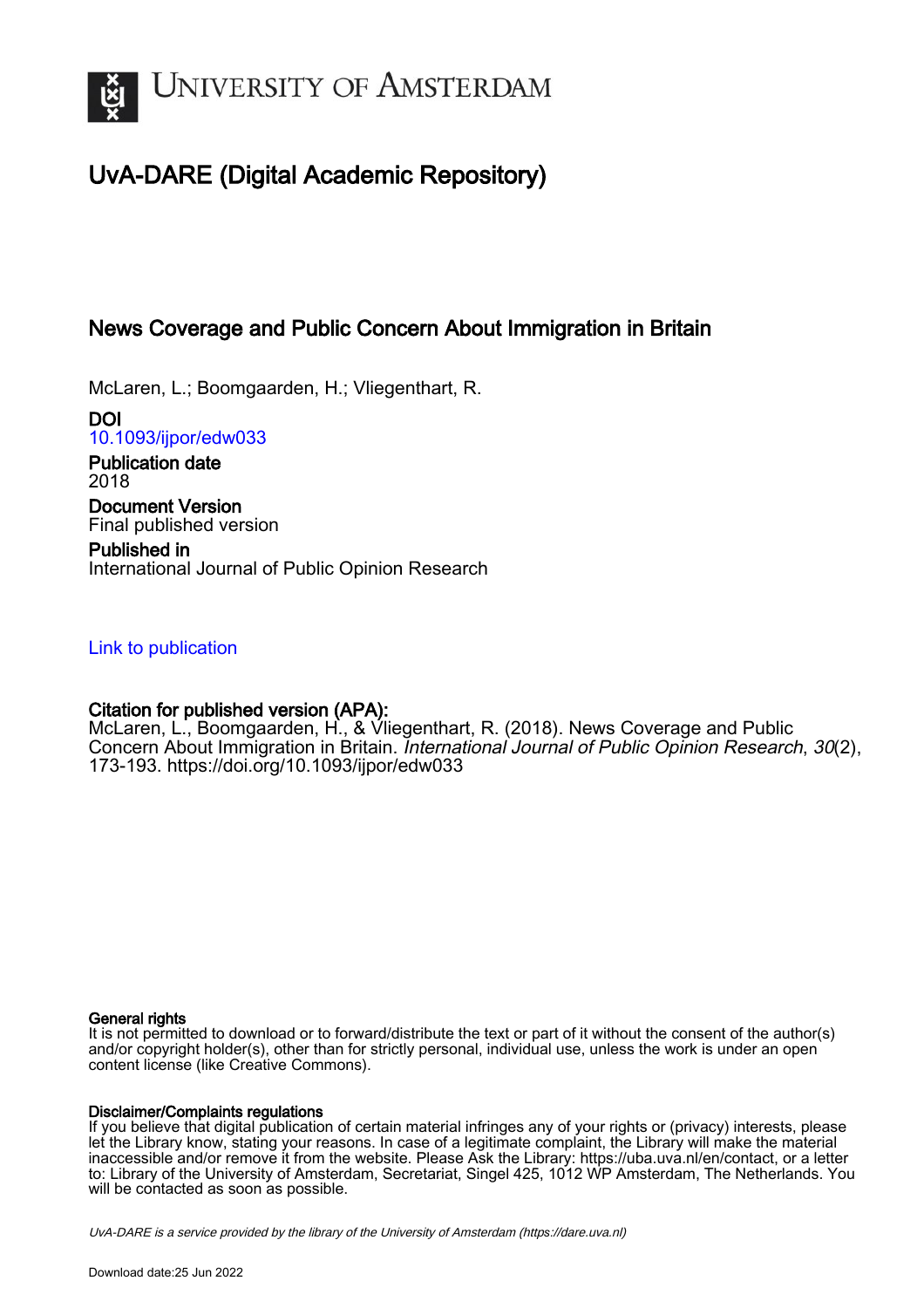# News Coverage and Public Concern About Immigration in Britain

# Lauren McLaren<sup>1</sup>, Hajo Boomgaarden<sup>2</sup> and Rens Vliegenthart<sup>3</sup>

1 School of Social and Political Sciences, Department of Politics, University of Glasgow, Glasgow, Scotland, UK;<br><sup>2</sup>Department of Methods in the Social Sciences, Univer

Department of Methods in the Social Sciences, University of Vienna, Vienna, Austria;<br><sup>3</sup>University of Amsterdam, Amsterdam, The Netherlands University of Amsterdam, Amsterdam, The Netherlands

#### Abstract

This study investigates the causes of fluctuations in public concern about immigration and contends that issues emphasized in media coverage explain these fluctuations. Drawing on agenda-setting research and theories about issue attributes, it is argued that media emphasis on aspects of immigration that are likely to be unobtrusive but with potentially concrete consequences for the public is likely to raise concern about immigration far more than unobtrusive but abstract issues. The analysis, based on public opinion data and newspaper articles on the topic of immigration to the U.K., shows that press emphasis on two unobtrusive but concrete issues within the theme of immigration—the economy and education—appears to increase concern about immigration; emphasis on more abstract issues evokes little reaction from the British public.

Immigration has become one of the most divisive issues facing developed democracies. Given the high levels of anti-immigration sentiment in many countries, a great deal of research has been devoted to understanding why some individuals are more positive about immigration than others [\(Sides &](#page-20-0) [Citrin,](#page-20-0) 2007; [Sniderman, Hagendoorn & Prior,](#page-20-0) 2004). These existing analyses tend to be based on cross-sectional surveys, short panels, or experiments. However, over-time measures indicate that considerable temporal variation exists in the levels of public concern about immigration.

All correspondence concerning this article should be addressed to Lauren McLaren, Department of Politics, University of Glasgow, Adam Smith Building, Glasgow, G12 8RT, Scotland, UK. E-mail: lauren.mclaren@glasgow.ac.uk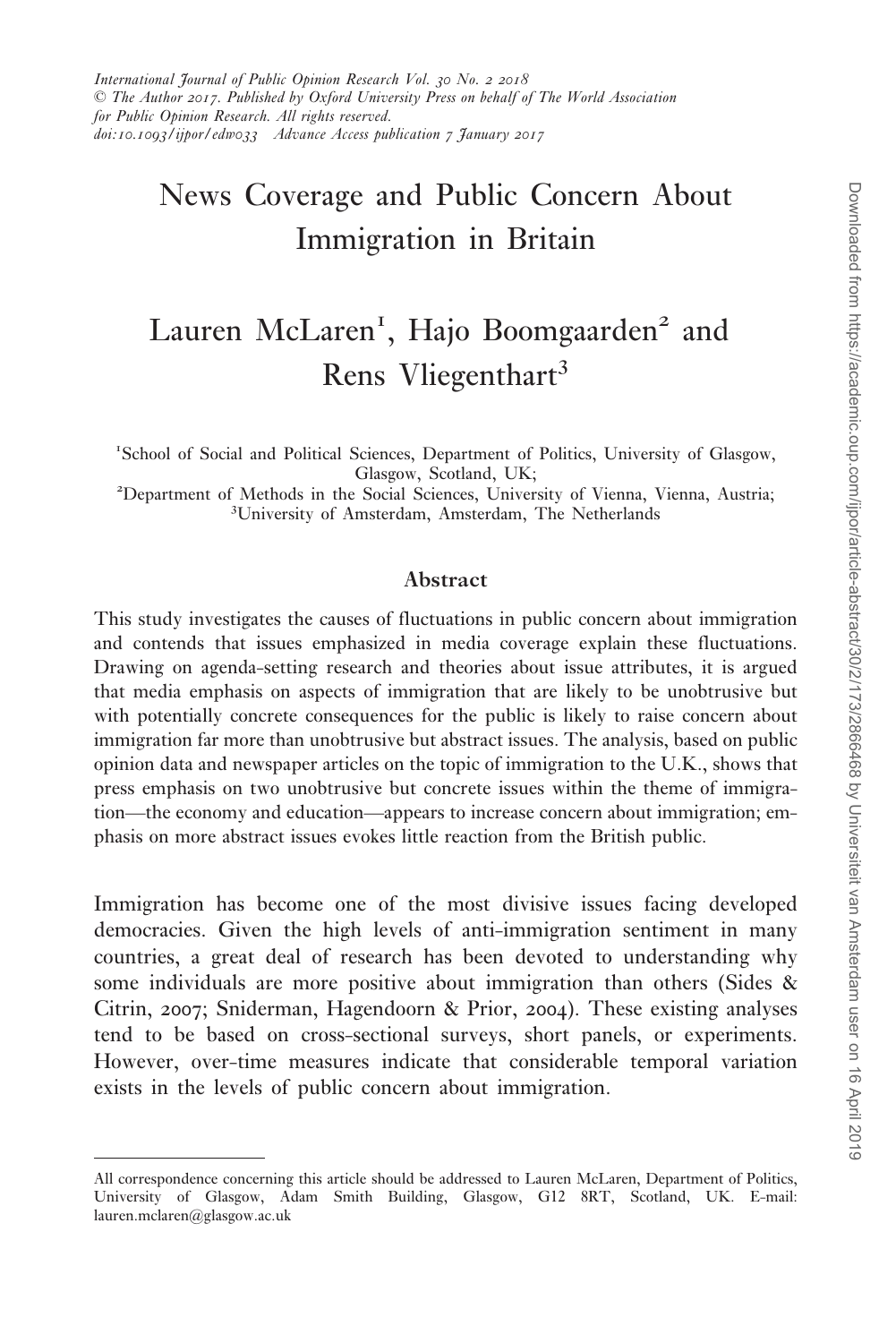Several studies have emphasized the key role played by media in moving public attitudes toward immigration, but most of these have been unable to analyze changes outside of an experimental context or only cover very short periods because of limited data availability ([Domke, McCoy & Torres,](#page-19-0) 1999; [Dunaway, Goidel, Kirzinger &Wilkinson,](#page-19-0) 2011; [Boomgaarden & Vliegenthart,](#page-18-0) [2009](#page-18-0); [Schemer,](#page-20-0) 2014; [Schlueter and Davidov](#page-20-0) 2013). Thus, very little is known about the impact of media coverage of immigration on over-time dynamics of public concern about this issue. In particular, there is a need for understanding the multifaceted nature of the immigration theme in media coverage and the potentially differential effects of this coverage. Our argument builds on research in the area of attitude formation regarding immigration, research regarding the media's agenda-setting power, and the issue attribute theory to test agenda-setting hypotheses using over-time data on public opinion regarding immigration to the U.K. The combination of these strands of research leads us to the conclusion that much of the British public was unlikely to have had enough personal experience with the specific issues often raised about immigration for immigration to become of increasing personal concern but that media emphasis on particular issues within the general theme of immigration has led to immigration periodically becoming of concern to the general public.

#### Why the Public Becomes Concerned About Immigration

It has long been argued that the mass media are ''stunningly successful'' in determining what ordinary people think about ([Cohen,](#page-18-0) 1963), and studies based on this public agenda-setting function of the media often show that most important issue assessments track the amount of media coverage of an issue ([Funkhouser,](#page-19-0) 1973; [McCombs & Shaw,](#page-20-0) 1972; [Wanta & Ghanem,](#page-21-0) 2006). These results are connected to seminal research on how survey respondents answer questions about their key concerns, which indicates that many respondents give ''top-of-the-head'' replies based on what they have heard or discussed lately [\(Zaller,](#page-21-0) 1992). This, in turn, is likely to depend on what media outlets are covering. In the realm of immigration, existing research has built on this seminal work and hypothesized that the amount of news coverage of the theme of immigration is likely to explain fluctuations in public concern about immigration [\(Boomgaarden & Vliegenthart,](#page-18-0) 2009; [Dunaway et al.](#page-19-0) 2011; [Schlueter and Davidov](#page-20-0) 2013). In fact, however, this existing research indicates that media effects exist but are somewhat limited in size. Given that there are very clear fluctuations in public concern about immigration (as will be shown below), the first potential ''culprit'' that still must be examined is overall increasing or decreasing media attention to the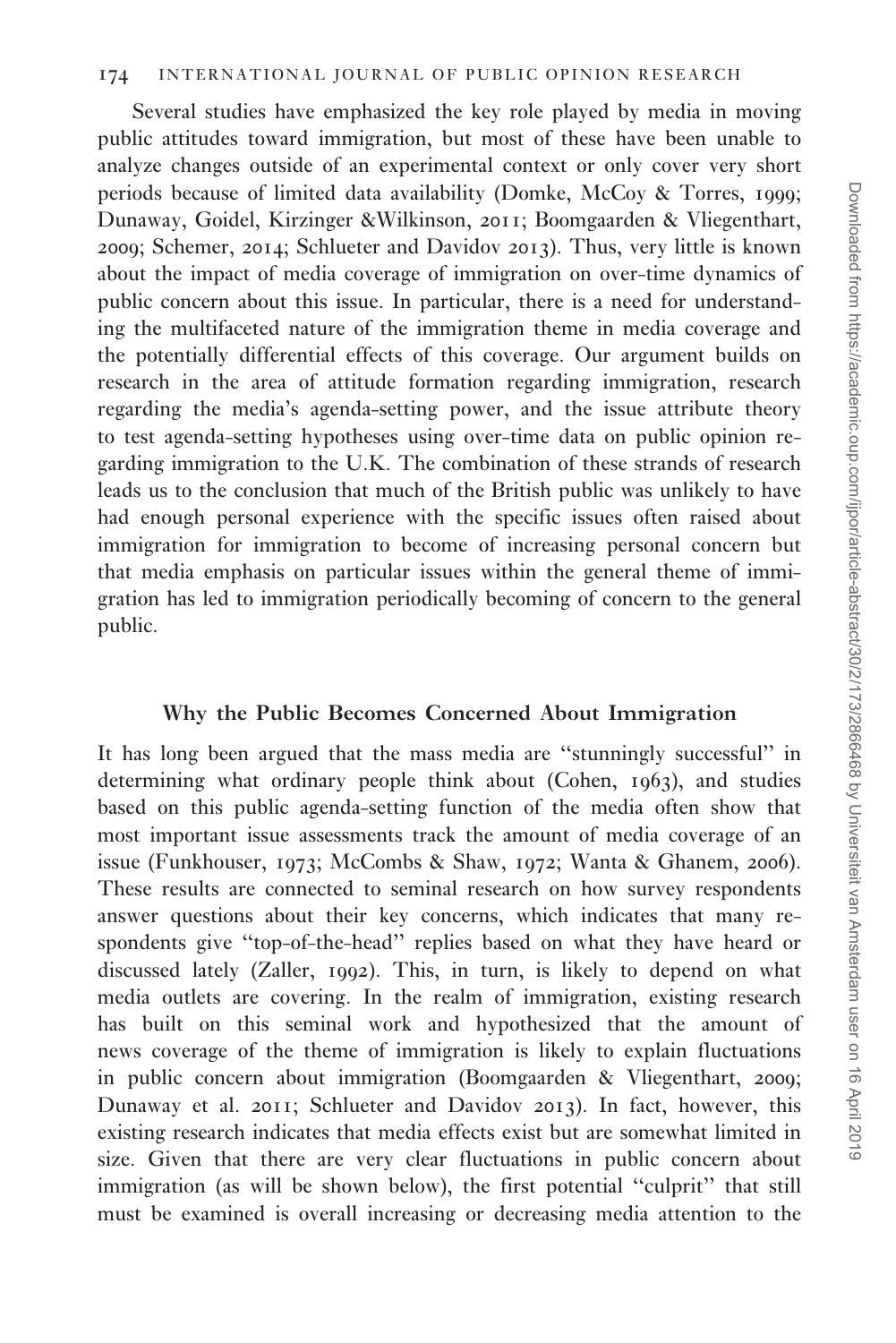issue. Here we follow and thus replicate the classic agenda-setting assumption and expect that:

H1: Media emphasis on immigration is likely to increase public concern about immigration.

Of potential relevance to explaining cross-time shifts in public opinion is the body of research that emphasizes the degree of obtrusiveness of an issue in understanding the media's agenda-setting power ([Soroka,](#page-20-0) 2002a, [2002](#page-20-0)b; [Walgrave, Soroka & Nuytemans,](#page-21-0) 2007). The main distinction here is between obtrusive and unobtrusive issues. Building on [Zucker's \(](#page-21-0)1978) ''obtrusiveness'' hypothesis, for instance, Soroka and colleagues contend that the more obtrusive an issue is—i.e., the more likely individuals experience it directly—the less potential there is for media effects on public opinion. In contrast, unobtrusive issues are those that cannot be directly observed by the public, and in the realm of unobtrusive issues, the media have far more power in setting the public's agenda.

Within the category of unobtrusive issues, we can also distinguish between the more concrete versus the more abstract issues. Some issues are ''concrete with tangible consequences for the population'' ([Walgrave et al.](#page-21-0) 2007, p. 820) but are unobtrusive in that most of the public will not have actually had personal experience with the issue being emphasized. Without this firsthand experience and the ability to form an opinion on this basis, the public becomes more open to media influence when an issue with concrete public consequences is emphasized. Governmental issues, which often feature in media coverage, on the other hand, are argued to be unobtrusive but fairly abstract and are less likely to affect the public's agenda than many other issues.

Existing research on media coverage of immigration points to a few key specific issues within the theme of immigration that receive particularly high attention in many countries: the economy, crime/security, and government policymaking [\(Balch & Balabanova,](#page-18-0) 2011; [Caviedes,](#page-18-0) 2015; [Entman,](#page-19-0) 1992, [1994](#page-19-0); [Kaye,](#page-19-0) 2001; [Matthews & Brown,](#page-19-0) 2012; [Poole,](#page-20-0) 2006; [Powell,](#page-20-0) 2011; [Quinsaat,](#page-20-0) [2014](#page-20-0); [Romer, Jamieson, & de Coteau,](#page-20-0) 1998). We thus expect similar issues to appear in the news about immigration in the U.K., but we also contend that there is likely to be variation in the emphasis of these issues over time.

For many of the specific issues emphasized within the media's coverage of the general theme of immigration, the vast majority of the British public is unlikely to have direct experience with these issues but will likely see potentially strong ''tangible consequences for the population'' as a whole. This is true in the case of emphasis on the effects of migration on the economy and crime (or security). Research on public attitudes to immigration has highlighted the limited effects of direct experience with either the economic or security aspects of immigration [\(Sniderman, Hagendoorn & Prior,](#page-20-0) 2004) but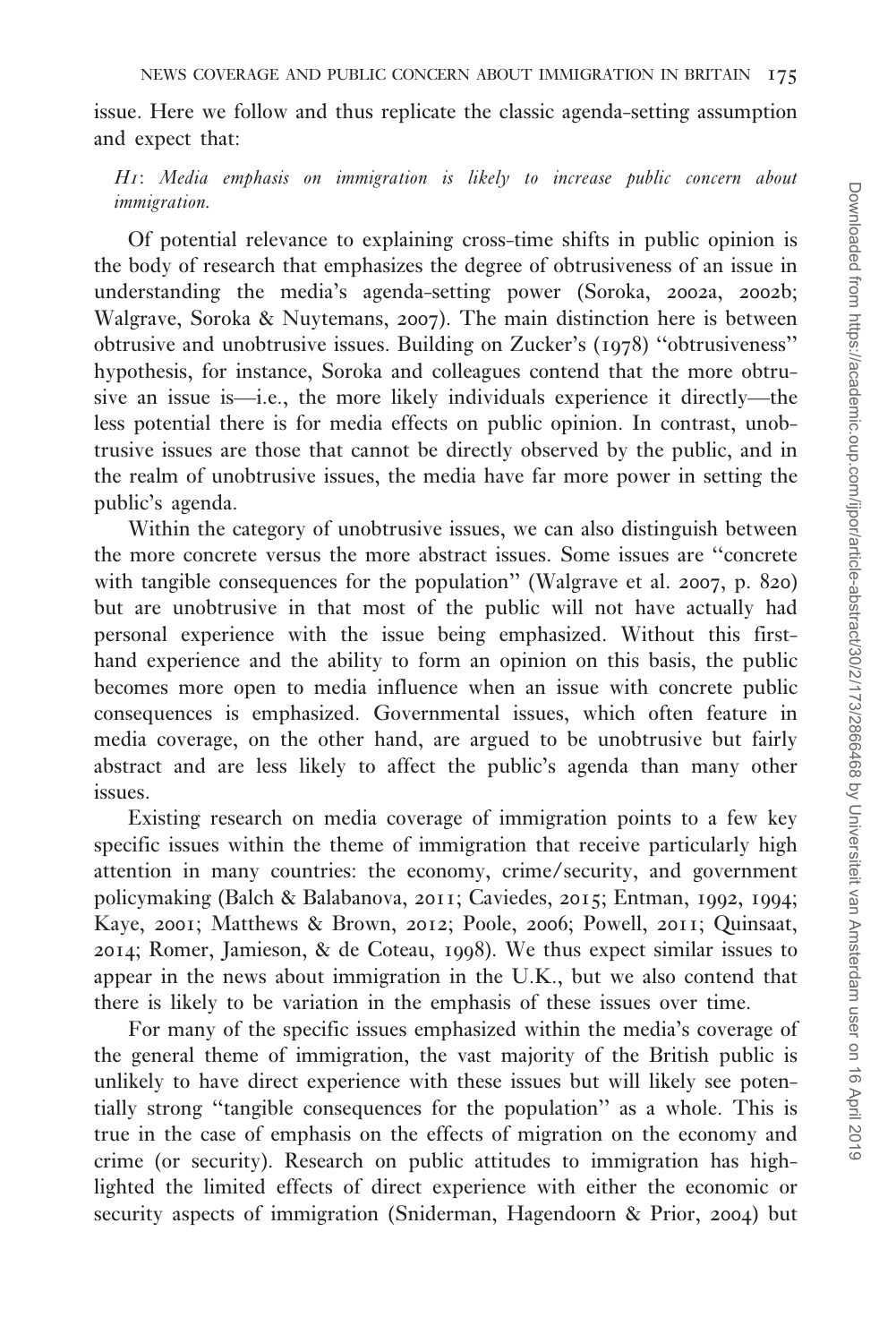illustrates strong public concern about these aspects of immigration nonetheless. This may be because media coverage that invokes themes of crime or the economy in the context of immigration provides compelling arguments by emphasizing particularly salient attributes of immigration. As argued by [McCombs \(](#page-20-0)2014), it is not only (and sometimes not even) emphasis on an object that increases public concern but it is rather when a particular attribute of the object is emphasized, public attention to the issue as a whole increases. Our study thus addresses attribute agenda-setting, the second level of agendasetting, in that it focuses on the distinct attributes that are connected to immigration but distinguishes these attributes by issue characteristics. We contend that it is likely that media emphasis on unobtrusive but potentially concrete issues within the general theme of immigration is driving changes in public concern about immigration in the U.K. Our second and third hypotheses are thus:

H2: Media emphasis on unobtrusive issues with clear potentially tangible consequences, like the economic and security effects of immigration, should increase public concern about immigration.

H3: Media emphasis on unobtrusive but abstract issues, such as governmental processes and policymaking, is likely to have little impact on public concern about immigration.

An important factor to take into consideration in our analyses is the potentially differential effect of left- versus right-wing newspapers on public concern about immigration. For instance, [Fryberg et al \(](#page-19-0)2012) find that the political ideology of newspapers influences how those papers cover immigration. Similarly, [Kaye \(](#page-19-0)2001) finds more negative stories about asylum-seekers in The Times, the Telegraph, and the Daily Mail (all considered to be rightwing newspapers in the U.K.) compared with the left-leaning *Guardian*. The more negative approach to immigration found in right-wing papers is more likely to have an impact on shifting levels of concern about immigration for three reasons: (1) left-wing paper readership is lower;<sup>1</sup> (2) negative news appears to have stronger effects on public opinion than positive news [\(de Vreese,](#page-19-0) [Boomgaarden, & Semetko,](#page-19-0) 2011; [Soroka,](#page-20-0) 2006); and (3) it is likely that readers of right-wing newspapers in particular are more prone to mention immigration as an important concern. We thus expect that:

H4: Emphasis on unobtrusive issues with clear potential tangible consequences like the economic and security effects of immigration within right-wing press coverage should have a stronger effect on increasing public concern about immigration than left-wing press coverage of similar issues.

<sup>&</sup>lt;sup>1</sup>Readership of newspapers generally considered to be left-leaning (The Guardian/The Observer and Daily Mirror/Sunday Mirror) in 2013 was approximately 13 million; readership of newspapers generally considered to be right-leaning (The Sun, Daily Mail/The Mail on Sunday, The Daily Telegraph/The Sunday Telegraph, The Times/The Sunday Times) was almost 35 million (see [http://www.pressgazette.co.uk/uk](http://www.pressgazette.co.uk/uk-newspapers-ranked-total-readership-print-and-online/)[newspapers-ranked-total-readership-print-and-online/](http://www.pressgazette.co.uk/uk-newspapers-ranked-total-readership-print-and-online/), last accessed 18 August 2016).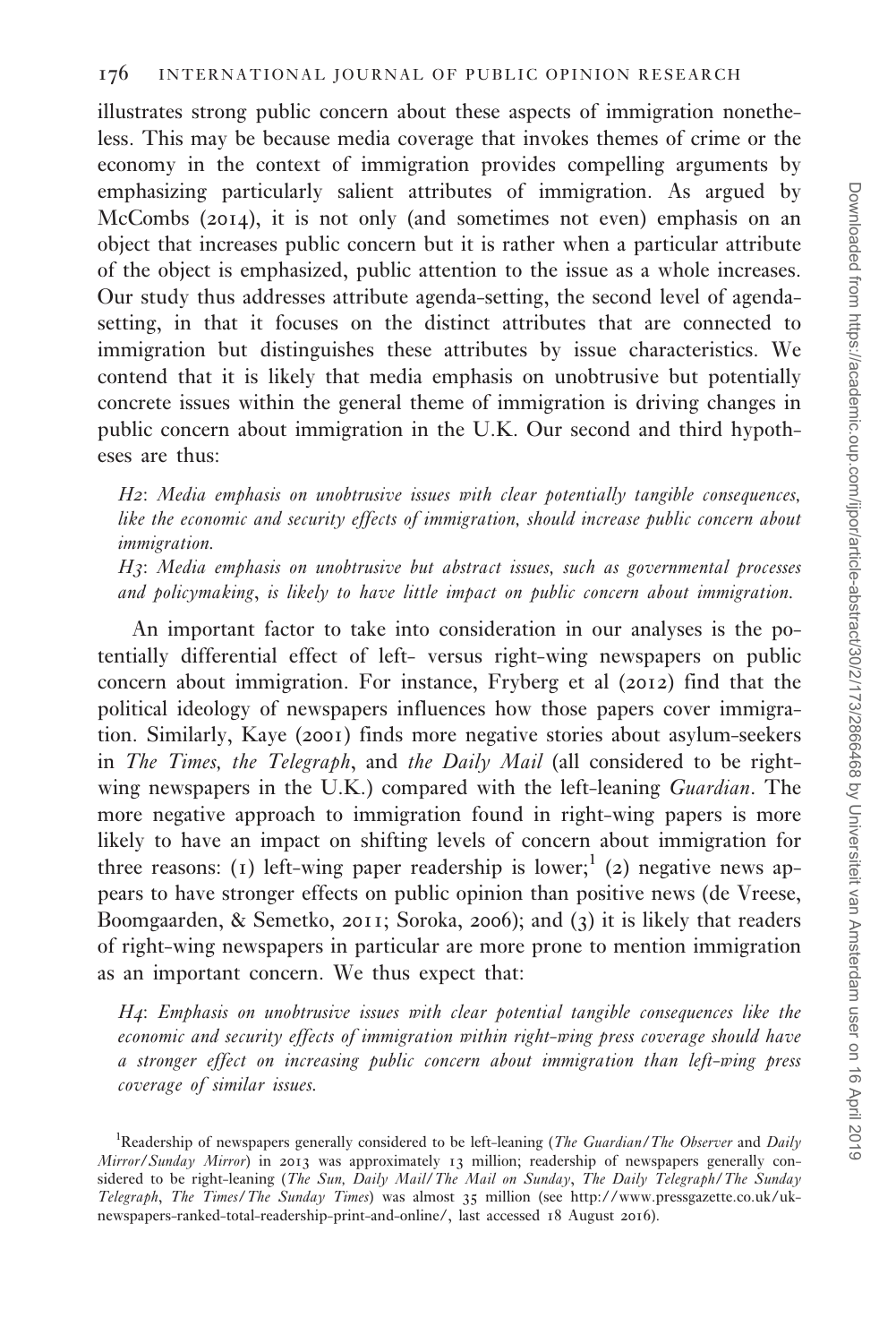#### Public Concern About Immigration in Britain

To measure public concern about immigration in Britain, we use the Ipsos Mori monthly ''Most Important Issue'' (MII) item (available from [http://](http://www.ipsos-mori.com/researchspecialisms/socialresearch/specareas/politics/trends.aspx#issues) [www.ipsos-mori.com/researchspecialisms/socialresearch/specareas/politics/](http://www.ipsos-mori.com/researchspecialisms/socialresearch/specareas/politics/trends.aspx#issues)

[trends.aspx#issues](http://www.ipsos-mori.com/researchspecialisms/socialresearch/specareas/politics/trends.aspx#issues), last accessed 26 June 2014), which captures monthly levels of concern about a range of social and political issues.<sup>2</sup> Some may question the extent to which this item captures public *concern* about any particular issue rather than salience. However, [Jennings \(](#page-19-0)2009) contends that responses to MII in the U.K. are correlated strongly enough with ''immigration mood'' to warrant concluding that the former is measuring attitudes to immigration policy. To validate the use of the MII question as a proxy measure for immigration problem perceptions, we cross-checked our measure by means of analyzing a number of different U.K. surveys that were available throughout our research period and that include both an MII question and other immigration attitude variables. Specifically, we compare the means of responses on immigration attitude items tapping into different aspects (such as culture, crime, or the economy/welfare) between those respondents who reported immigration as the most important issue and those who did not. Overall, as shown in [Table](#page-6-0) 1, we find that responses are significantly more negative among those who see immigration as the most important issue. That is, people who identify immigration as one of the most important issues facing the country are likely to also be worried about very different aspects related to the issue of immigration. We take responses to this item as an indicator of cross-time fluctuations in levels of public concern about immigration (see also [Boomgaarden & Vliegenthart,](#page-18-0) 2009 for a similar approach regarding the German case).

Figure 1 shows responses to the MII question since the mid-1990s, comparing the percent who give answers that Ipsos Mori classify into an ''immigration/race relations'' category with other prominent concerns—crime and the economy. As shown in Figure 1, despite increasing concerns about asylum-seekers in the 1990s ([Kaye,](#page-19-0) 2001), issues of immigration and race relations rarely made it to the top of most people's list of major concerns until around the turn of the century. Since then, there have been several periods when a third or more of survey respondents name this as one of the most important concerns, with the figure at times approaching 50%. Thus, it seems that this is a theme that is persistently at the top of many people's list of concerns in the modern day.

<sup>&</sup>lt;sup>2</sup>Ipsos MORI's Issues Index is conducted monthly via face-to-face interviews with a representative quota sample of approximately 1,000 adults aged  $18+$  across Great Britain. The questions are spontaneous—i.e., respondents are not prompted with any answers. (see, for instance, [https://www.ipsos-mori.com/research](https://www.ipsos-mori.com/researchpublications/researcharchive/3763/Concern-about-the-EU-reaches-secondhighest-recorded-level.aspx)publications/researcharchive /3763[/Concern-about-the-EU-reaches-secondhighest-recorded-level.aspx,](https://www.ipsos-mori.com/researchpublications/researcharchive/3763/Concern-about-the-EU-reaches-secondhighest-recorded-level.aspx) last accessed 19 August 2016).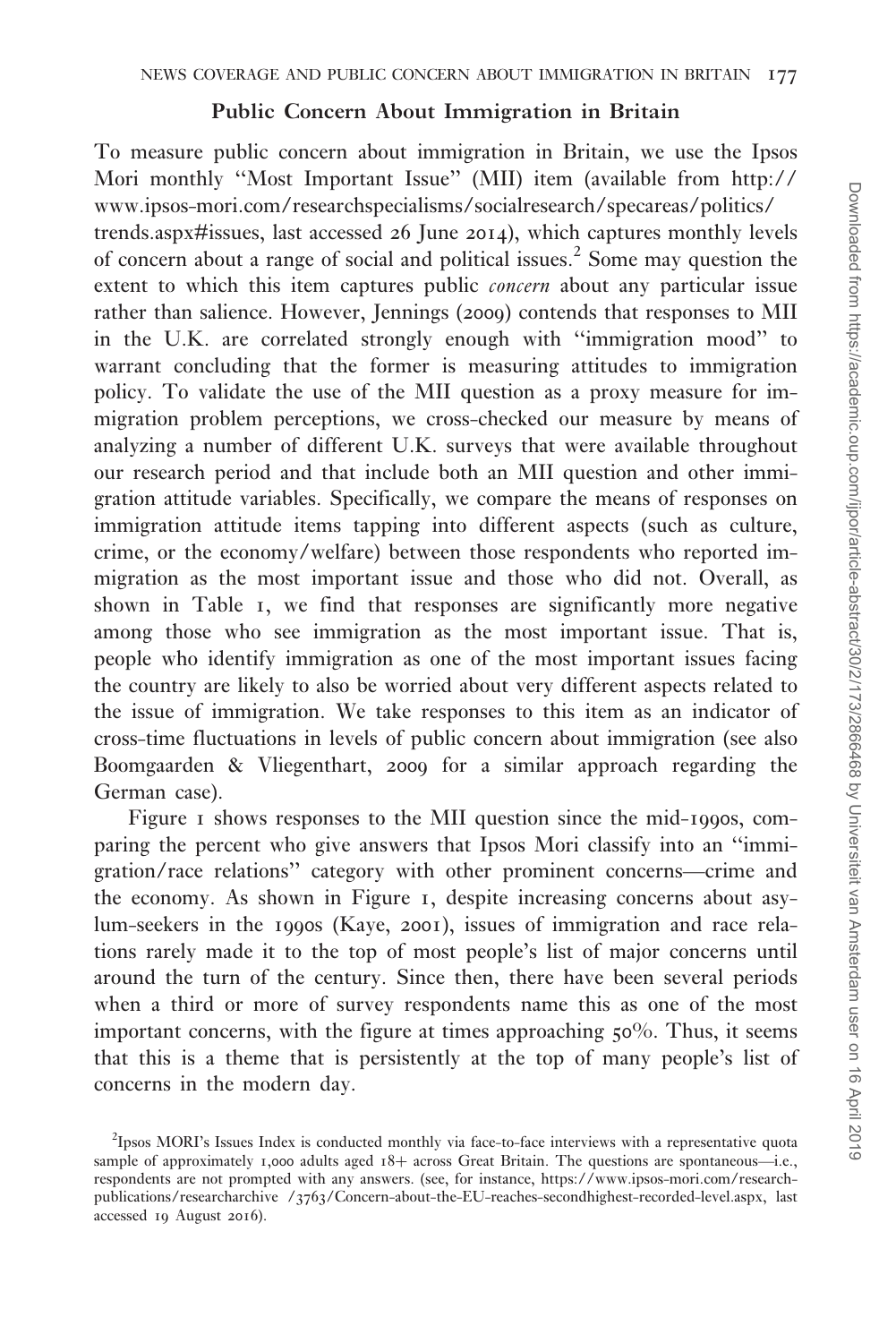## <span id="page-6-0"></span>Table 1 Validation of MII responses

| Immigration survey items                                                                                                                                                                                                  | Yes | $\rm No$ |           | Immigration most important issue             |
|---------------------------------------------------------------------------------------------------------------------------------------------------------------------------------------------------------------------------|-----|----------|-----------|----------------------------------------------|
|                                                                                                                                                                                                                           | M   | SD M     | <i>SD</i> | <b>ANOVA</b>                                 |
| 2010<br>Immigration – disgusted, yes (1) or $0.48$ 0.50 0.21<br>no (2) $(N = 1,935)$                                                                                                                                      |     |          |           | 0.41 $F = 98.27, p < .001$                   |
| Immigrants increase crime rates,<br>$(i)$ strongly agree, $(2)$ agree, $(3)$<br>neither agree nor disagree, (4) dis-<br>agree, (5) strongly disagree ( $N =$<br>1,498)                                                    |     |          |           | 2.34 1.00 2.95 1.09 $F = 57.84, p < .001$    |
| Immigrants take jobs, (1) strongly<br>agree, (2) agree, (3) neither agree<br>nor disagree, $(4)$ disagree, $(5)$<br>strongly disagree $(N = 1, 014)$<br>2005                                                              |     |          |           | 1.97 1.05 2.73 1.27 $F = 46.51$ . $p < .001$ |
| Immigrants take jobs, (1) strongly 2.49 1.10 2.99 1.13 $F = 100.16$ , $p < .001$<br>agree, $(2)$ agree, $(3)$ neither agree<br>nor disagree, (4) disagree, (5)<br>Strongly disagree ( $N = 3,550$ )                       |     |          |           |                                              |
| Immigrants - increase crime rate,<br>$(i)$ strongly agree, $(2)$ agree, $(3)$<br>neither agree nor disagree, (4) dis-<br>agree, (5) strongly disagree ( $N =$<br>3,196)                                                   |     |          |           | 2.13 0.94 2.81 1.10 $F=$ 135.66, $p < .001$  |
| Immigrants – good for economy, 3.53 0.88 3.02 0.97 $F = 97.48$ , $p < .001$<br>$(i)$ strongly agree, $(2)$ agree, $(3)$<br>neither agree nor disagree, (4) dis-<br>agree, (5) strongly disagree ( $N =$<br>3,195)<br>200I |     |          |           |                                              |
| Immigrants – increase crime rates,<br>$(1)$ strongly agree, $(2)$ agree, $(3)$<br>neither agree nor disagree, (4) dis-<br>agree, (5) strongly disagree ( $N =$<br>1,062)                                                  |     |          |           | 2.10 1.30 2.85 1.08 $F = 10.06, p < .01$     |
| Immigrants-good for economy, (1) 3.67 1.28 3.23 0.97 $F = 4.29$ , $p < .05$<br>strongly agree, (2) agree, (3) nei-<br>ther agree nor disagree, (4) dis-<br>agree, (5) strongly disagree ( $N =$<br>1,940)<br>1994         |     |          |           |                                              |

Downloaded from https://academic.oup.com/ijpor/article-abstract/30/2/173/2866468 by Universiteit van Amsterdam user on 16 April 2019 Downloaded from https://academic.oup.com/ijpor/article-abstract/30/2/173/2866468 by Universiteit van Amsterdam user on 16 April 2019

(continued)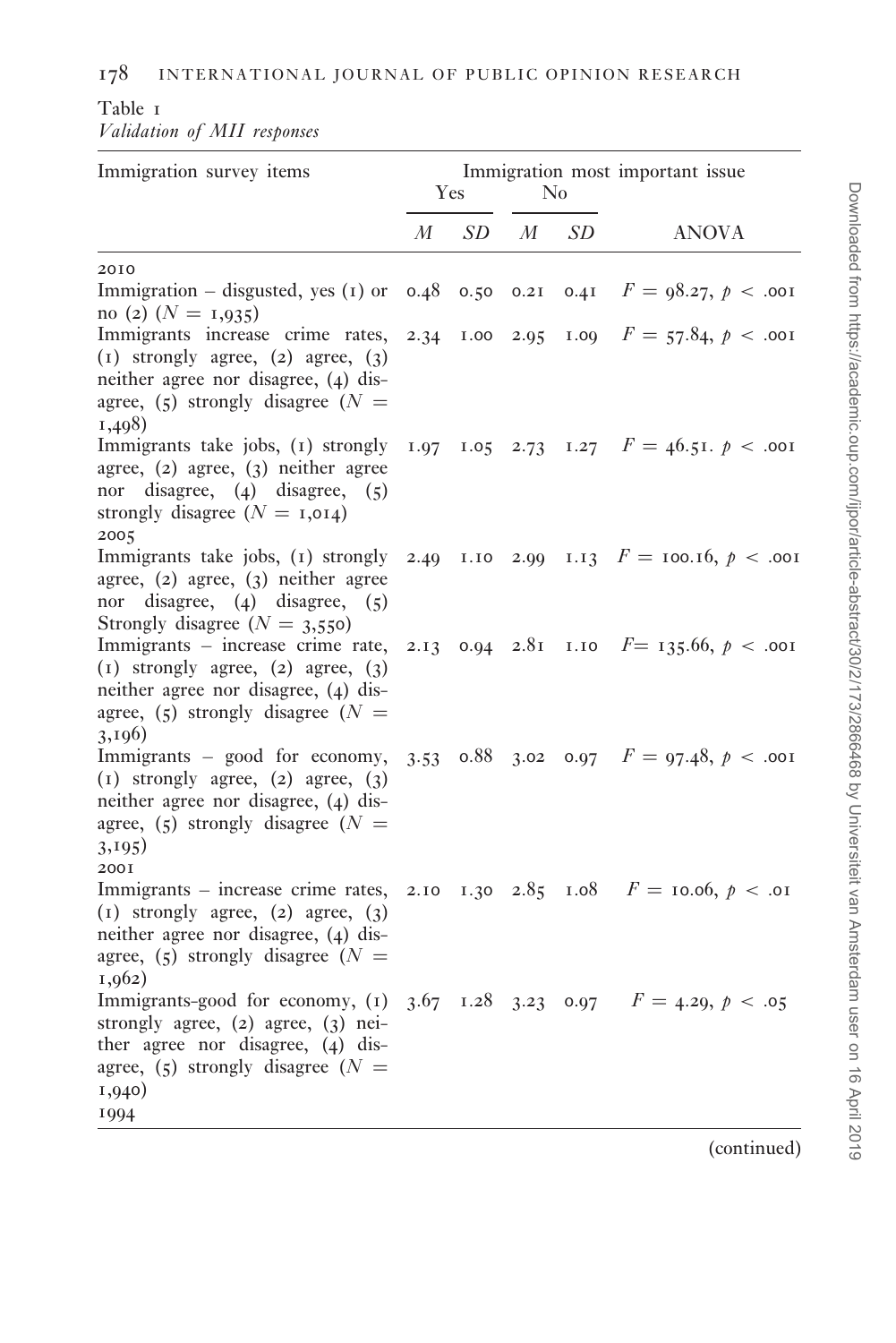#### Table 1 **Continued**

| Immigration survey items                                                                                                                                             |   | Yes | $\mathbf{N_0}$ |    | Immigration most important issue |
|----------------------------------------------------------------------------------------------------------------------------------------------------------------------|---|-----|----------------|----|----------------------------------|
|                                                                                                                                                                      | M |     | $SD$ M         | SD | <b>ANOVA</b>                     |
| Foreigners – reduce education 1.25 0.44 1.67 0.47 $F = 22.57$ , $p < .001$<br>level, $(i)$ tend to agree, $(2)$ tend<br>to disagree $(N = 1,292)$                    |   |     |                |    |                                  |
| Foreigners – exploit social welfare, 1.00 0.00 1.36 0.48 $F = 15.14, p < .001$<br>$(i)$ tend to agree, $(2)$ tend to dis-<br>agree $(N = 1,202)$                     |   |     |                |    |                                  |
| Foreigners – increase unemploy- 1.15 0.36 1.35 0.48 $F = 4.80, p < .05$<br>ment, $(i)$ tend to agree, $(2)$ tend<br>to disagree $(N = 1,316)$<br>1997                |   |     |                |    |                                  |
| Attitudes toward minorities: abuse 1.10 0.30 1.41 0.49 $F = 40.86$ , $p < .001$<br>social system, $(i)$ tend to agree, $(2)$<br>tend to disagree ( $N = 12,855$ )    |   |     |                |    |                                  |
| Attitudes toward minorities: keep 1.71 0.46 1.60 0.49 $F = 4.82$ , $p < .05$<br>economy going, (1) tend to agree,<br>(2) tend to disagree                            |   |     |                |    |                                  |
| Attitudes toward minorities: in- 1.18 0.39 1.48 0.50 $F = 38.15$ , $p < .001$<br>crease unemployment, $(i)$ tend to<br>agree, (2) tend to disagree ( $N =$<br>13,626 |   |     |                |    |                                  |
| Immigrants: send back if offenses, 1.07 0.26 1.24 0.43 $F = 18.22, p < .001$<br>(1) tend to agree, (2) tend to<br>disagree                                           |   |     |                |    |                                  |

Note: These data come from the 2010 British Election Study, pre-post mail survey, 2005 British Election Study, pre-panel mail survey, 2001 British Election Survey cross section, Eurobarometer 41.1 (1994, U.K. only), Eurobarometer 47.1 (1997, U.K. only).

Also important to note in Figure 1, however, is that there is clear fluctuation in responses. Even before 2000, there are periodic sharp increases in the percentage identifying immigration or race relations as an important concern. The era since the turn of the century has seen even more dramatic shifts, lurching at times from 20% to 40% naming this as the most important concern over very short periods. The key question we aim to answer is whether variation in the issues covered by the media within the theme of immigration can explain these fluctuations.

## Data and Measures (Independent Variables)

We argue that news coverage of immigration has an impact on public concern about immigration. Our key media-related independent variables are (a) the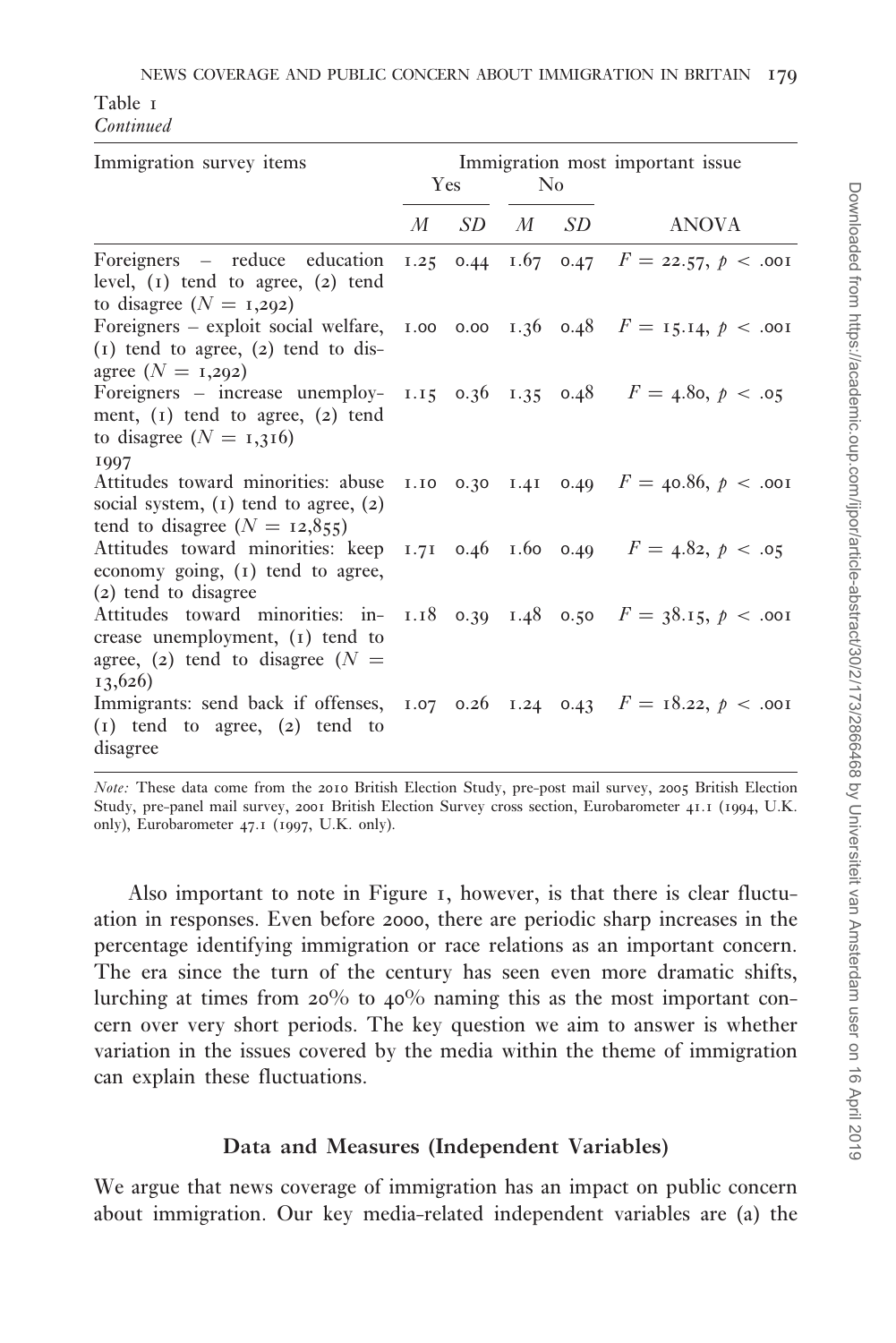

Public concern about immigration, crime, and the economy,  $1985-2011$ 

Figure 1

...... Economic Optimism Index - Concerns about crime ---- Concerns about immigration Source: Ipsos/Mori, [http://www.ipsos-mori.com/researchspecialisms/socialresearch/specareas/](http://www.ipsos-mori.com/researchspecialisms/socialresearch/specareas/politics/trends.aspx#issues) [politics/trends.aspx#issues,](http://www.ipsos-mori.com/researchspecialisms/socialresearch/specareas/politics/trends.aspx#issues) last accessed 11 August 2014

amount of news on the general theme of immigration and (b) the specific issues emphasized within this theme. For both measures, we selected stories that focus on the general theme of immigration in the four U.K. national newspapers that are available electronically since the mid-1990s (note that only The Times and The Guardian have made their content available electronically since the 1980s): the Daily Mail, the Daily Mirror, The Times, and The Guardian.<sup>3</sup> Thus, the analysis of newspaper content includes two of the three most widely circulated tabloid newspapers in the U.K. both historically and in the modern day (the left-leaning Daily Mirror and the right-leaning Daily Mail), as well as the main left-leaning and right-leaning broadsheets in the U.K. (The Guardian and The Times). Our period ranges from January 1995 to May 2011.

Note that we are unable to analyze the impact of televised news content on concern about immigration, as electronic copies of transcripts of U.K. news broadcasts are unavailable; however, existing research argues that newspapers are at times more influential than TV in the process of public opinion formation [\(McCombs,](#page-20-0) 2014), while [Vliegenthart and Walgrave \(](#page-20-0)2008) demonstrate the importance of newspapers in intermedia agenda-setting processes.

<sup>&</sup>lt;sup>3</sup>We used the following search string in LexisNexis: immigr! OR migrat! OR migrant! OR asylum OR multicult! OR ethnic! OR refugee! OR deport! OR racism! OR racist! OR racial! OR (''race relations'') OR (race w/5 discrim!) OR naturaliz! OR naturalis! AND NOT (letter! OR opinion OR editorial! OR fashion OR bird! OR TV! OR sport! OR music! OR DVD!).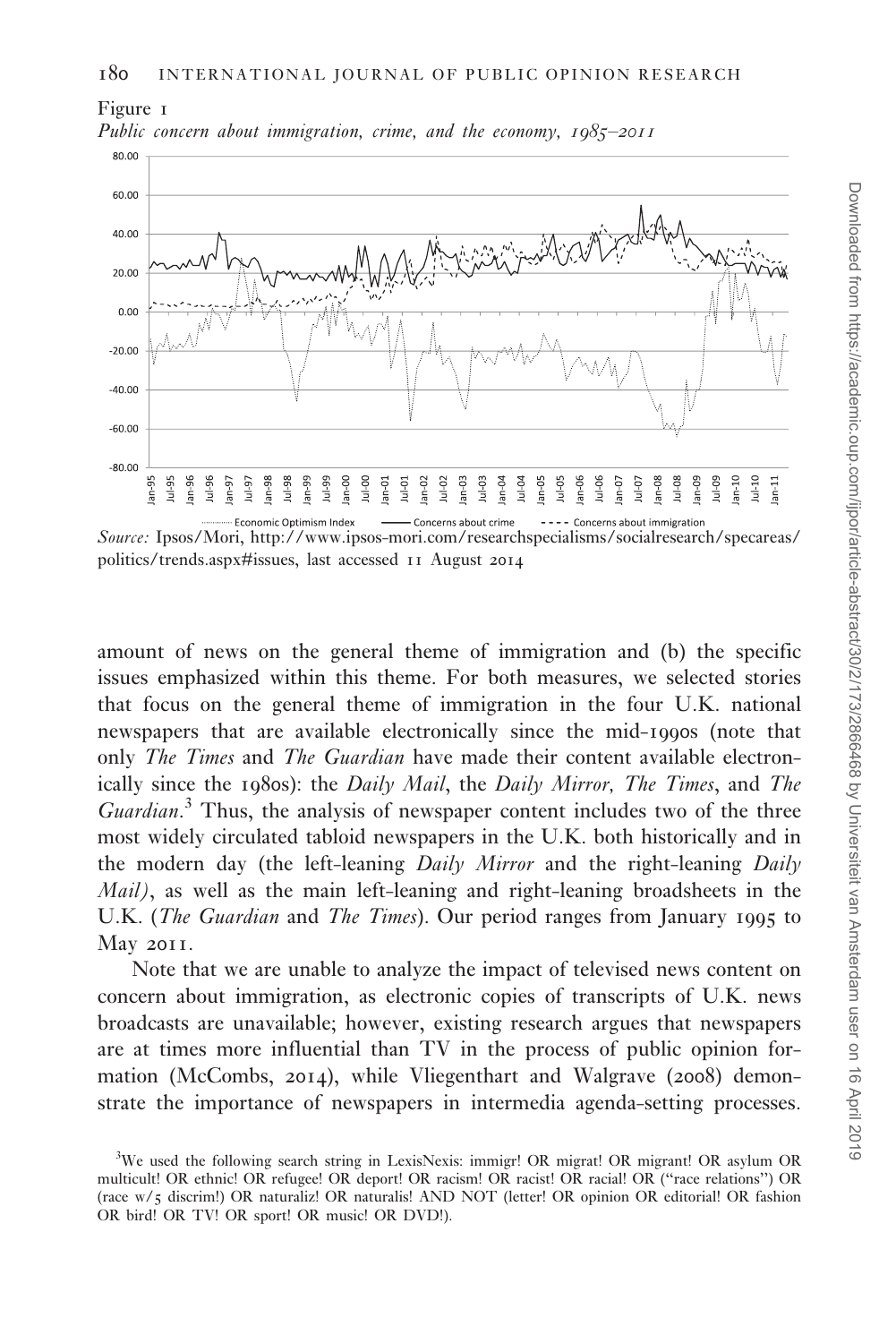

Figure 2 Visibility of immigration stories and public concern about immigration, 1985–2011.

Note: The number of articles on immigration has been divided by 10 for the purposes of constructing this graph

While we acknowledge the potential importance of television news coverage (and in more recent years, online news), given our interest in explaining dynamics over long periods, we rely on newspaper coverage.

Figure 2 demonstrates the cross-time visibility of the theme of immigration in our four newspapers. Casual inspection of this figure indicates that there might be some correlation between news coverage of and public concern about immigration. Below we provide a more systematic analysis of the relationship between visibility of immigration news and concern about immigration.

Turning now to the content of the immigration news stories, we use computer-assisted content analysis to derive the specific issues emphasized in newspaper stories about the theme of immigration. We began our content analysis by first identifying the most frequently used words in the corpus of stories about immigration (omitting stopwords). Four coders then indicated for each word whether it was related to immigration or could be relevant in the context of immigration, starting with the most frequent word. For the first 500 words that each coder indicated as relevant, we selected those that were mentioned by at least three of the four coders, resulting in a list of 350 words. For each word, we searched the number of occurrences per news story and ran a factor analysis with VARIMAX rotation to determine word-clusters that might be indicative for a certain topic. Words that jointly load high on a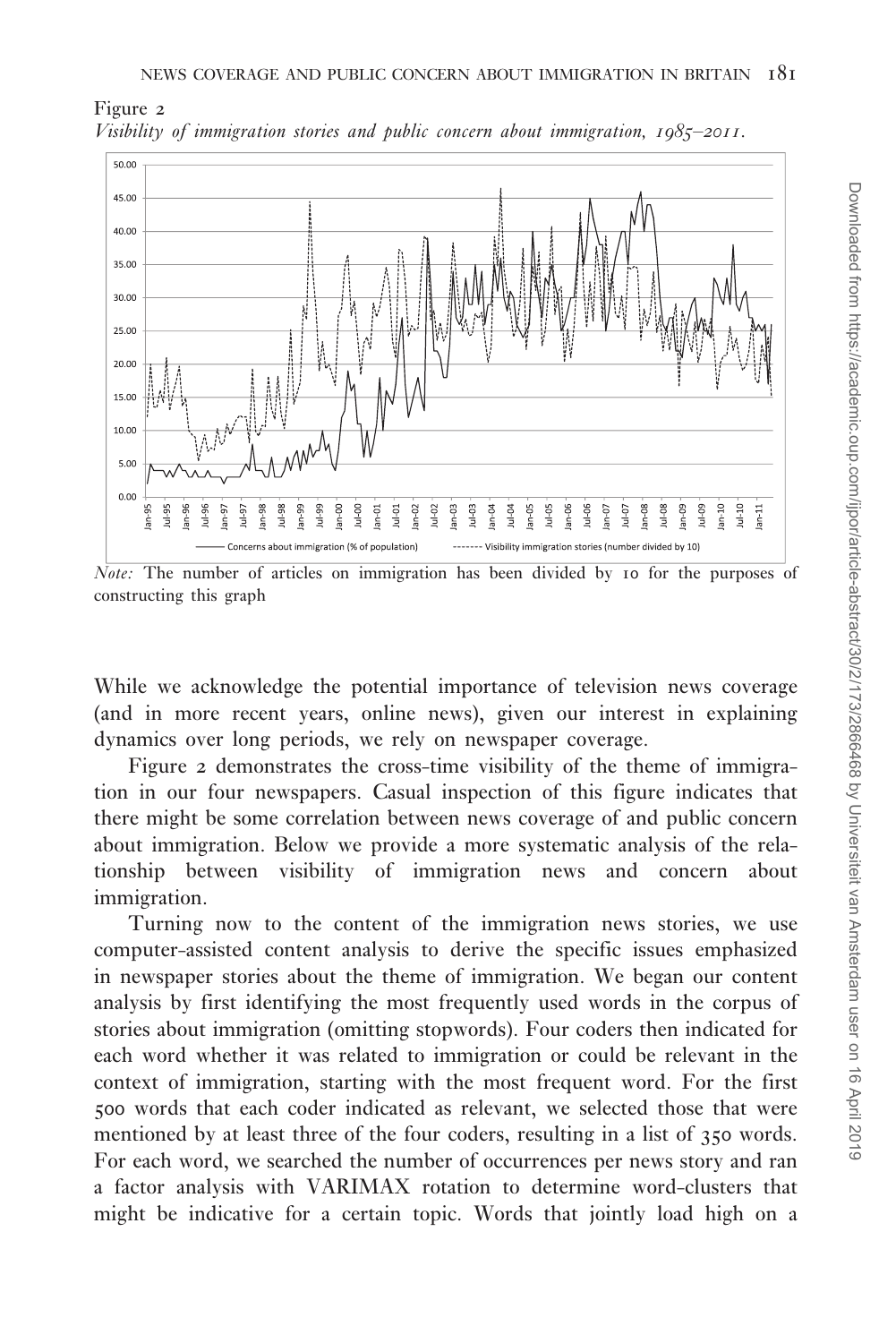factor co-occur more often than one would expect based on chance, and those "clusters" of words are argued to represent an issue of focus for the news story (for a similar approach, see [Hellsten, Dawson & Leydesdorff,](#page-19-0) 2010). Based on eigenvalues, scree plots, and the interpretation of the word-clusters, we identified the top five factors that can be interpreted as coherent issues. Jointly, they explain 10% of the variance in word use. An issue is considered to be present in a story if at least three of the words loading on a given factor (>0.20) occur in the story. We outline the five issues below.

We expected three key issues to emerge from stories within the general theme of immigration: the economy, crime/security, and government policymaking. In fact, the first issue to emerge is related to the legal processes surrounding immigration and asylum, including keywords such as appeal, application, asylum, convention, court, decision, department, deportation, home, justice, law, leave, Lord, order, person, secretary, seekers, state, and tribunal. This issue appears in some ways to tap into the government/policymaking issue discussed above. Another issue to emerge as expected was crime, which included clustered words such as arrested, association, crime, force, inquiry, investigation, officer, officers, police, rights, and service. A third cluster of words pertained to the economy and included words such as agency, economy, employment, job, jobs, Polish, skills, staff, work, workers, and working.<sup>4</sup>

An unexpected issue emerged within the top five factors and was related to foreign wars and the resulting rise in numbers of refugees to the U.K. and other countries. Words included in this topic were army, campaign, crisis, defence, fighting, force, forces, international, Kosovo, leaders, military, operation, president, soldiers, troops, war, and western. Though this issue is not emphasized in academic research on media coverage of immigration, in a quantitative computer-assisted content analysis such as the one used here, it might not be surprising that such an issue emerges. Because many of these stories are not likely to have direct bearing on the U.K. (note, for instance, that this cluster of words does not include ''asylum'' or ''seekers,'' which appear within the first cluster), we do not expect them to be relevant to public concern about immigration to the U.K. To simplify our analyses and presentation of results, we thus do not include this issue in the analyses presented below.

Another unexpected issue to emerge among the top five word-clusters was one related to education, which included words such as education, parents, pupils, school, schools, and teachers. As with the foreign wars issue, in hindsight, the emergence of the education issue within the realm of immigration is

<sup>&</sup>lt;sup>4</sup>Note that news stories may include multiple topics. For instance, stories that emphasized crime may also have discussed legal processes. However, the correlations between topics emphasized are fairly low, ranging from 0.03 to 0.34.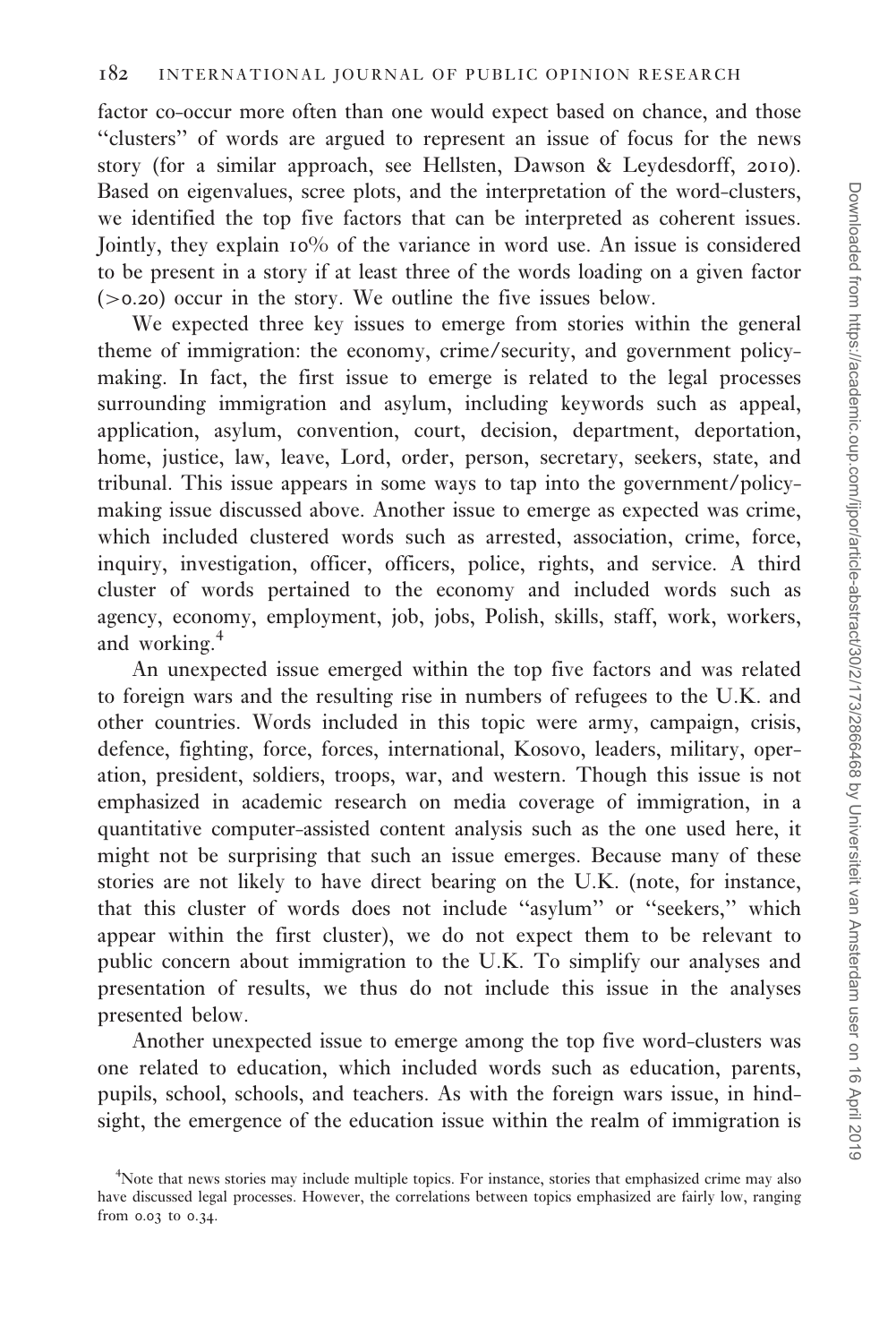not entirely surprising, given the considerable emphasis in the media on the impact of migrants on the number of school places available to natives and the difficulty of coping with increasing numbers of non-English speakers in schools (e.g., [http://www.telegraph.co.uk/education/educationnews/](http://www.telegraph.co.uk/education/educationnews/8023243/Warning-over-primary-school-admissions-crisis.html) 8023243[/Warning-over-primary-school-admissions-crisis.html,](http://www.telegraph.co.uk/education/educationnews/8023243/Warning-over-primary-school-admissions-crisis.html) last accessed 30 October 2015). Evidence from Eurobarometer polls also indicates rising public concern about the impact of immigration on education systems in the U.K. ([McLaren,](#page-20-0) 2015, Chapter 3). Unlike the foreign wars issue, however, the education issue is likely to prompt concern about the impact of immigration to the U.K. because the impact of immigration on education is generally a relatively unobtrusive issue, but it has potentially concrete, tangible implications for the general public. An examination of the education-related news stories indicates a range of material that fits into this category: some of the stories are about large numbers of students not speaking English; other stories appear to be about teaching multicultural topics in school; still others are about students getting visas to attend British universities and then staying on indefinitely (i.e., migrants getting into the country by the ''backdoor''). Thus, it may be that these sorts of news stories foster fear of the British education system being used (and abused) by immigrants and, in turn, foster very serious worries about what this means for one's own children. However, indirect evidence points to the conclusion that despite increased immigration levels, it is still unlikely that the majority of U.K. citizens will have personally experienced problems stemming from immigrants in the school system. For instance, information regarding the percent of pupils who do not speak English would indicate that only a relatively small percentage of schools in most of the U.K. outside of London is affected by these widely reported problems ([http://www.migrationwatchuk.org/briefingPaper/document/](http://www.migrationwatchuk.org/briefingPaper/document/210)210, last accessed 30 October 2015). As this issue is likely to be unobtrusive but with potentially tangible implications for most people, we expect increased coverage of it to also increase concern about immigration to the  $U.K.^5$ 

Figure 3 illustrates the cross-time fluctuations in average visibility of these issues across our four newspapers since 1995, as a percentage of all immigration stories in each period (i.e., each month). The responses to the MII item also appear in these graphs. Clearly, legal processes related to immigration is the most visible issue since the late 1990s. Other prominent issues are crime and the economy. Throughout the period analyzed, crime is the more prominent of these two topics until around the middle of the past decade. Certainly, since the start of the economic crisis, coverage of the economic

<sup>&</sup>lt;sup>5</sup>It is possible that discourse on the impact of immigration on education contains some economic aspect in that immigration may be presented as resulting in more education-related costs. Given that education emerged as a separate factor in our factor analysis and that the correlation between coverage of economic and education issues is only 0.04, we treat education as a separate issue here.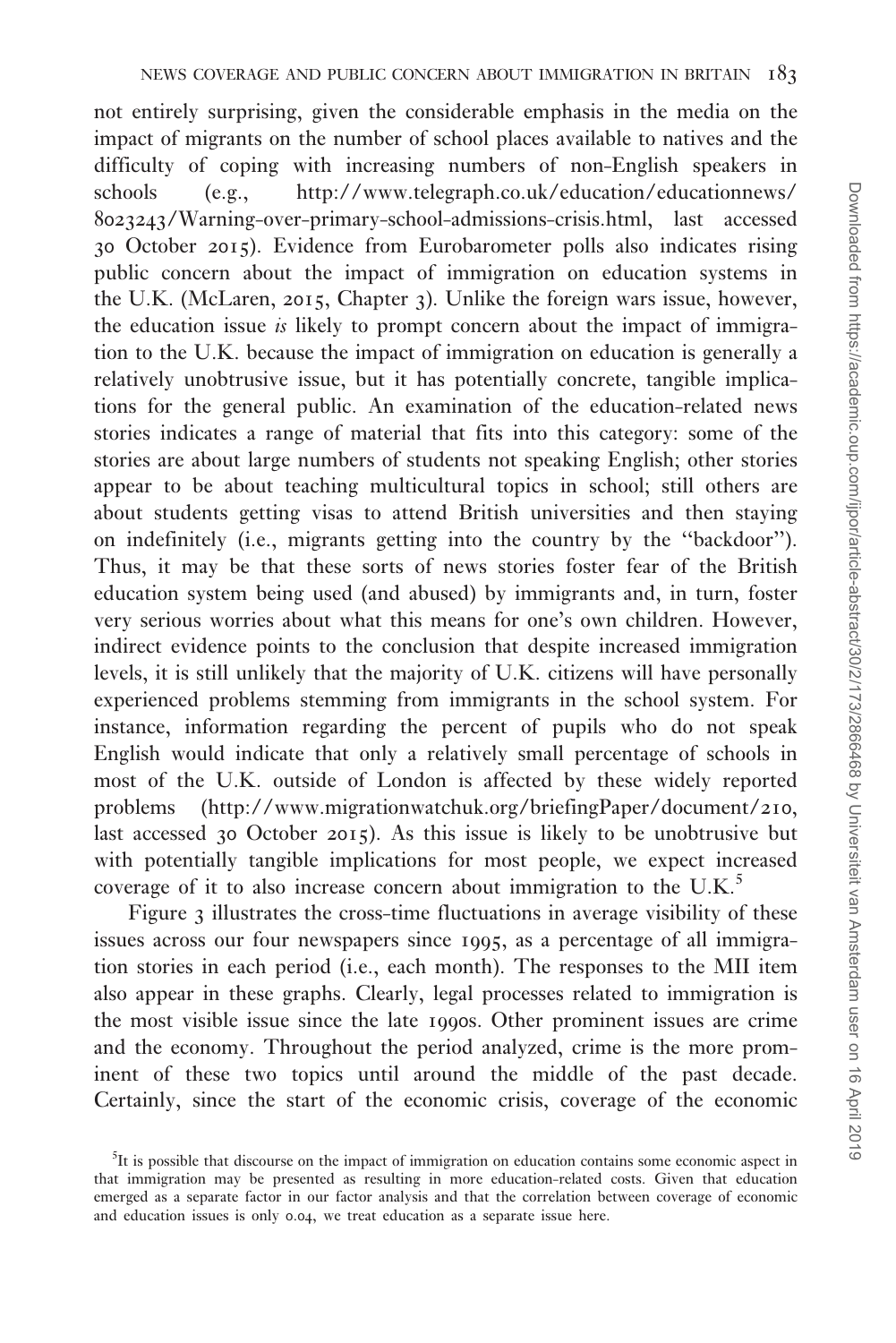

Figure 3 Immigration issues and public concern about immigration, 1995–2011.

........ 3 per. Mov. Avg. (Education)

Note: lines other than the ''Concern about immigration'' line represent the average visibility of each issue across four newspapers (see paper text for further information) as a percent of all immigration stories each month

impact of immigration appears to have increased. Finally, the education issue shows the least prominence throughout the period, though with some fluctuation across time.

Our analysis below also includes the following control variables. First, existing research on attitudes to immigration has long hypothesized that anti-immigration sentiment should be higher when the mass public faces high levels of unemployment because the latter creates a greater sense of competition for resources than is the case when unemployment is relatively lower [\(Coenders, Lubbers, Scheepers, & Verkuyten,](#page-18-0) 2008; [Coenders &](#page-18-0) [Scheepers,](#page-18-0) 1998; [Meuleman, Davidov, & Billiet,](#page-20-0) 2009); we thus control for unemployment rate (obtained from the OECD). To further account for economic conditions, we control for GDP/capita (quarterly data available from the OECD). In addition, fluctuations in concern about immigration depend on which other concerns are prominent for the public at any given time. If the economy in general is a prominent concern, attention to immigration may dwindle. During the period of our analysis, there were two themes that were also prominent besides immigration in the Ipsos Mori polls—the economy and crime. We thus control for concern about these—crime as expressed through the MII series, and economic concerns as expressed via Ipsos Mori's economic optimism index (see [http://www.ipsos-mori.com/](http://www.ipsos-mori.com/researchpublications/researcharchive/43/Economic-Optimism-Index-EOI-State-of-the-Economy-1997-present.aspx?view=wide)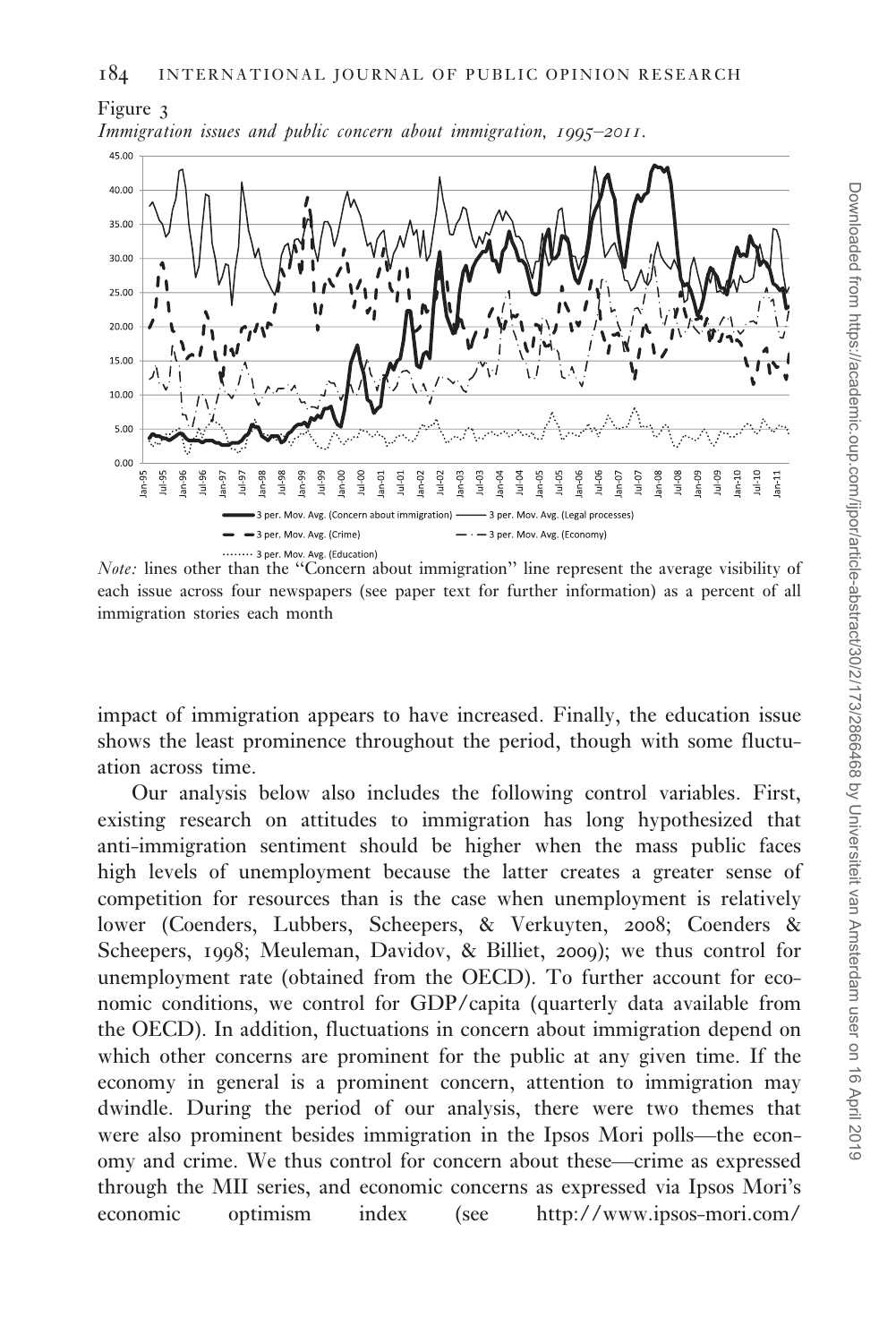[researchpublications/researcharchive/](http://www.ipsos-mori.com/researchpublications/researcharchive/43/Economic-Optimism-Index-EOI-State-of-the-Economy-1997-present.aspx?view=wide)43/Economic-Optimism-Index-EOI-[State-of-the-Economy-](http://www.ipsos-mori.com/researchpublications/researcharchive/43/Economic-Optimism-Index-EOI-State-of-the-Economy-1997-present.aspx?view=wide)1997-present.aspx?view=[wide](http://www.ipsos-mori.com/researchpublications/researcharchive/43/Economic-Optimism-Index-EOI-State-of-the-Economy-1997-present.aspx?view=wide), last accessed 12 August 2014). We further control for the number of asylum applications lodged in each month; most of these data were made available by Will Jennings, with additional data obtained from Eurostat, which uses the same source as Jennings (the U.K. Home Office) to compile asylum-seeking statistics. Unfortunately, other immigration-related measures are not available on a monthly basis, and so, we control for the percent foreign in the U.K., available annually from the OECD. We also introduce a series of event-related dummy variables, such as a governing party dummy variable, race-related rioting dummy variables, and terrorist event dummy variables. All control variables are shown in [Table](#page-14-0) 2, and a full list of events controlled for is available in online supplemental materials.

#### Analysis

Our argument in this article is that emphasis on some issues within the general theme of immigration will have a more powerful influence than emphasis on other issues and when those issues become more visible, they are able to prompt increased concern about immigration. For our analyses of this proposition, we draw on ARIMA (Auto-Regressive Integrated Moving Average) time-series techniques and Box–Jenkins transfer modeling ([Clarke, Mishler &](#page-18-0) [Whiteley,](#page-18-0) 1990; [McCleary & Hay,](#page-19-0) 1980). Autoregressive orders (AR) represent the influence of previous values of the series on the current value, and moving averages (MA), which represent the influence of residuals from previous values on the current value, are used. Different models are tested, step-bystep adding the different independent variables to the univariate ARIMA models. This allows consideration of the effect of the individual variables, and also model improvements (indicated by log likelihood scores) as well as their goodness-of-fit (Akaike information criterion); thereby, different models can be directly compared.

As the first step, we test the univariate ARIMA model, not including any independent variables. The control variables and our media variables are added successively. An ARIMA model has as a prerequisite that all variables in the model have stationary means and variances. To test for stationarity, we conducted the most common test indicating the presence of a unit-root, the augmented Dickey–Fuller test ([Enders,](#page-19-0) 2002). We also conducted tests for cointegration by testing for the stationarity of the linear combination of our MII measure and various issue indicators. Results showed that all dependent series were nonstationary and not co-integrated with immigration-related issues covered in the media. Therefore, we transformed them by differencing the values  $(t - t<sub>-1</sub>)$ . Single differencing yielded stationary variables with the augmented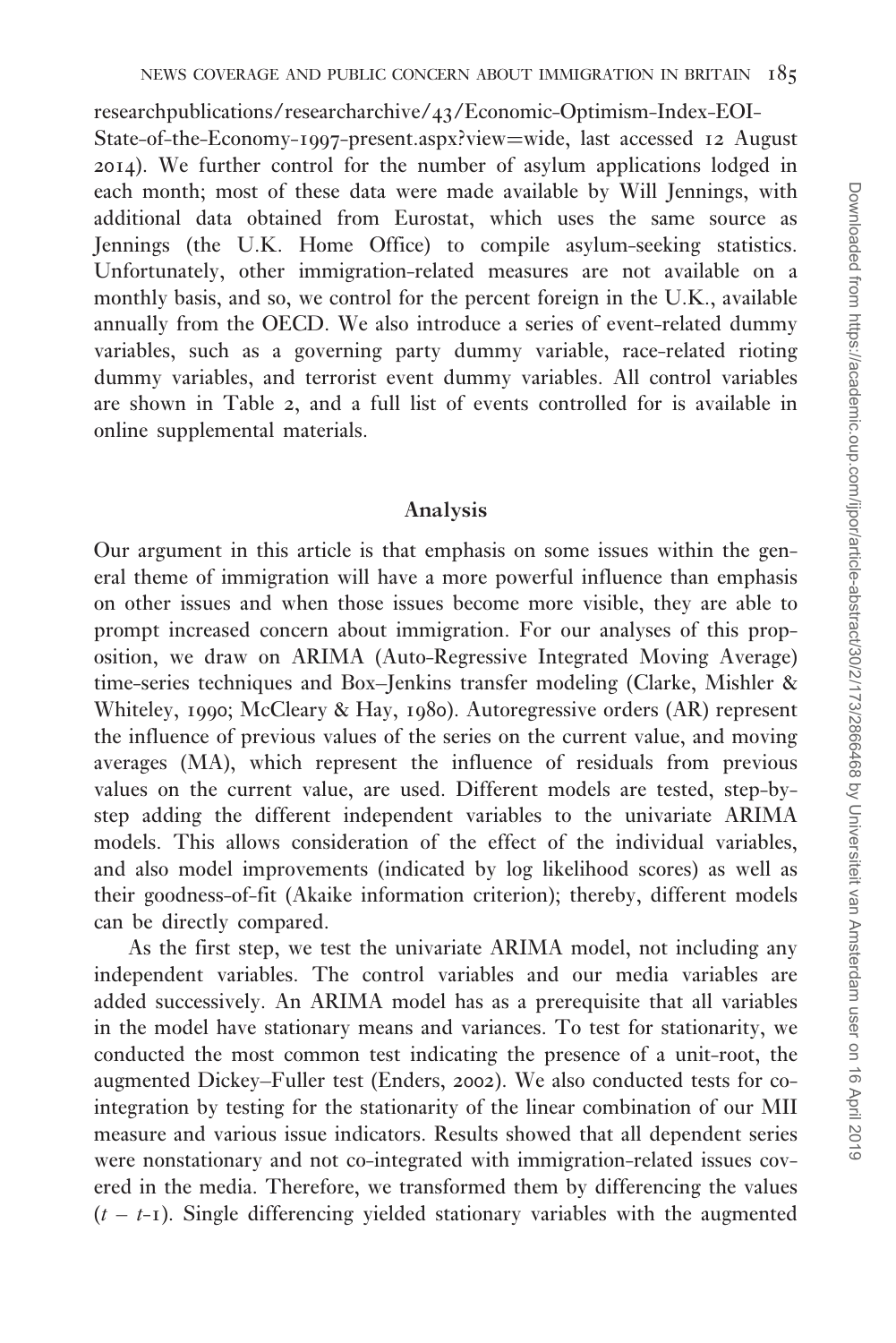<span id="page-14-0"></span>

| 0.00<br>$-0.00$<br>1.17<br>Coef.<br>Independent variables<br>$\begin{array}{l} \text{Unemployment, L1}\\ \text{GDP}/\text{apita, L1} \end{array}$<br>Control variables                                                                          | $t$ -value                 | emphasized                  | Model 2: Issues | Model 3: Left-wing papers<br>(Guardian and Mirror) |                   | Model 4: Right-wing papers<br>( <i>Times</i> and $Main$ ) |                |
|-------------------------------------------------------------------------------------------------------------------------------------------------------------------------------------------------------------------------------------------------|----------------------------|-----------------------------|-----------------|----------------------------------------------------|-------------------|-----------------------------------------------------------|----------------|
|                                                                                                                                                                                                                                                 |                            | Coef.                       | $t$ -value      | Coef.                                              | $t$ -value        | Coef.                                                     | $t$ -value     |
|                                                                                                                                                                                                                                                 |                            |                             |                 |                                                    |                   |                                                           |                |
|                                                                                                                                                                                                                                                 | 2.69                       | 0.79                        | 2.31            | 1.21                                               | 2.71              | 0.72                                                      | 2.25           |
|                                                                                                                                                                                                                                                 | 0.00                       | 0.00                        | 0.00            | 0.00                                               | 0.00              | 0.00                                                      | 0.00           |
|                                                                                                                                                                                                                                                 | 0.00                       | $-0.00$                     | 0.00            | $-0.00$                                            | 0.00              | $-0.00$                                                   | 0.00           |
| $0.36***$<br>Asylum applications<br>Percent foreign-born, L <sub>1</sub>                                                                                                                                                                        | 0.12                       | $0.31***$                   | 0.10            |                                                    | 0.13              | $0.28***$                                                 | 0.10           |
| Economic perceptions, L2                                                                                                                                                                                                                        | 0.04                       | 0.06                        | 0.04            | $0.36***$<br>0.05<br>0.18                          |                   |                                                           | 0.04           |
| $0.05$<br>0.18*                                                                                                                                                                                                                                 |                            | $0.16*$                     | 0.07            |                                                    | 0.07<br>0.07      | $0.07$<br>0.14                                            |                |
| 1.64                                                                                                                                                                                                                                            | $0.07$<br>$3.65$<br>$1.02$ | 1.20                        | 3.30            | $-1.16$                                            | 3.52              | 1.11                                                      | $0.07$<br>3.64 |
| $-1.21$                                                                                                                                                                                                                                         |                            | $-1.05$                     | 1.03            |                                                    | 1.04              | $-1.05$                                                   | 1.02           |
|                                                                                                                                                                                                                                                 |                            |                             |                 |                                                    |                   |                                                           |                |
| $0.01*$<br>Crime perceptions, L <sub>3</sub><br>Labour Party Government, L2<br>Events, L1<br><i>Media variables</i><br>Visibility of immigration news, L1                                                                                       | 0.01                       | $0.01*$                     | 0.00            | 0.02                                               | 0.01              | $0.02*$                                                   | 0.01           |
|                                                                                                                                                                                                                                                 |                            |                             |                 |                                                    |                   |                                                           |                |
| $\overline{\phantom{a}}$<br>$L_{I}$<br><i>Isues:</i><br>Political/legal processes (F <sub>1</sub> , I<br>Crime (F <sub>3</sub> , L <sub>1</sub> )<br>Economy (F <sub>4</sub> , L <sub>1</sub> )<br>Education (F <sub>5</sub> , L <sub>1</sub> ) |                            | 0.06                        | 0.07            | 0.01                                               | $\frac{9000}{50}$ | 0.05                                                      | 0.05           |
|                                                                                                                                                                                                                                                 |                            | $-0.05$                     | 0.07            | $-0.03$                                            |                   | $-0.07$                                                   | 0.06           |
|                                                                                                                                                                                                                                                 |                            |                             | 0.16            | 0.09                                               | 0.08              | $0.13*$                                                   | 0.06           |
|                                                                                                                                                                                                                                                 |                            | $-0.17$<br>$-35$<br>$-0.18$ |                 | $-0.01$                                            | 0.17              | $0.30***$                                                 | 0.10           |
| $-0.20$<br>Constant                                                                                                                                                                                                                             | 0.18                       |                             | 0.14            | $-0.21$                                            | 0.18              | $-0.18$                                                   | 0.13           |
| <b>ARMA</b>                                                                                                                                                                                                                                     |                            |                             |                 |                                                    |                   |                                                           |                |
| MA, LI                                                                                                                                                                                                                                          |                            |                             |                 |                                                    |                   |                                                           |                |
| $0.59***$                                                                                                                                                                                                                                       | 0.06                       | $0.68***$                   | 0.06            | $0.58***$                                          | 0.06              | $0.68***$                                                 | 0.06           |
| 1106.28<br><b>AIC</b>                                                                                                                                                                                                                           |                            | 1098.20                     |                 | 1111.65                                            |                   | 1094.8                                                    |                |
| $-541.14$<br>36.96<br>${\begin{array}{c} \text{Log-Likelihood} \\ \text{LBQ} \end{array}}$                                                                                                                                                      |                            | $-533.10$                   |                 | $-539.82$                                          |                   | $-531.40$                                                 |                |
|                                                                                                                                                                                                                                                 |                            | 30.48                       |                 | 37.70                                              |                   | 29.72                                                     |                |
| 195                                                                                                                                                                                                                                             |                            | 195                         |                 | 195                                                |                   | 195                                                       |                |

Table 2

Downloaded from https://academic.oup.com/ijpor/article-abstract/30/2/173/2866468 by Universiteit van Amsterdam user on 16 April 2019 Downloaded from https://academic.oup.com/ijpor/article-abstract/30/2/173/2866468 by Universiteit van Amsterdam user on 16 April 2019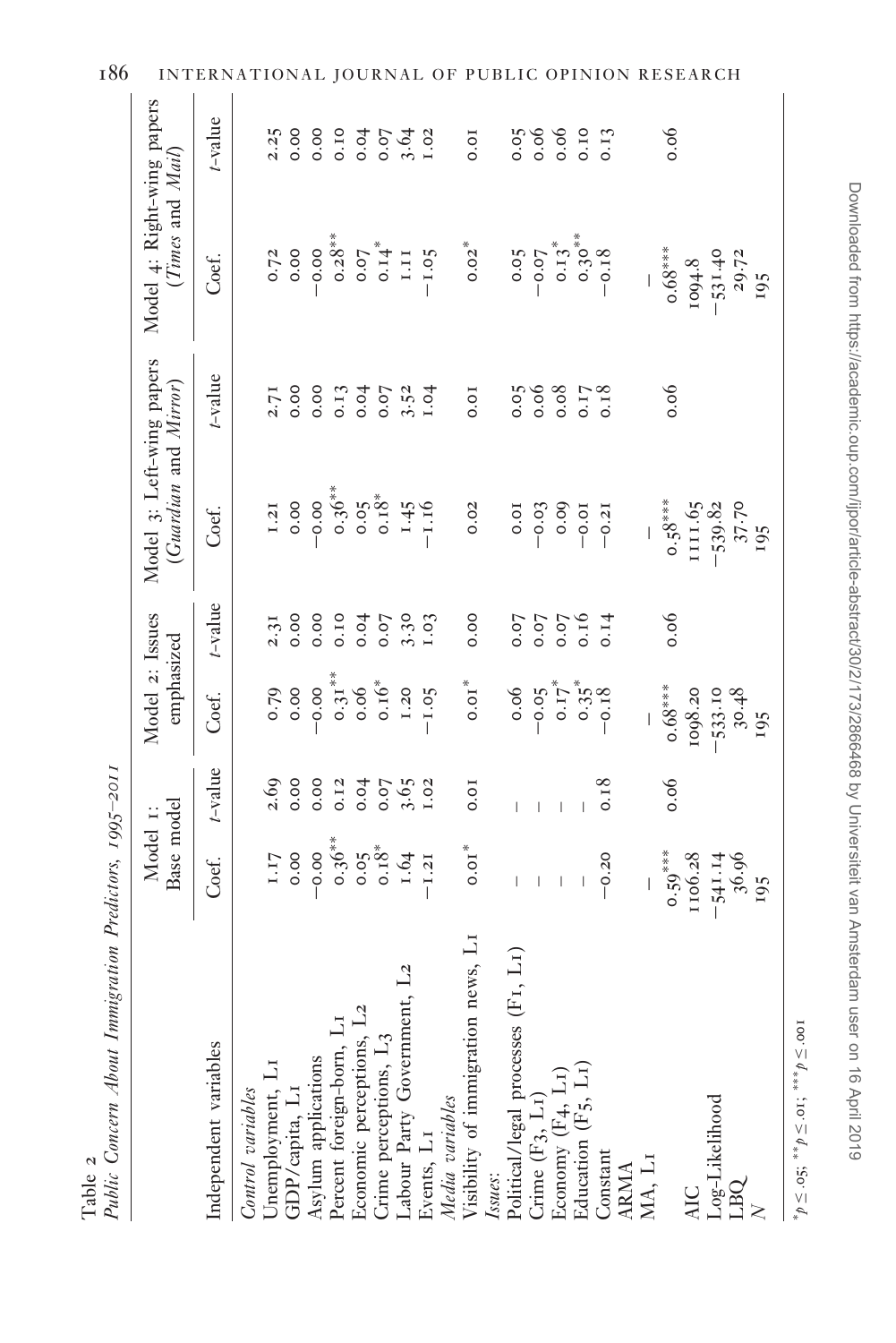Dickey–Fuller test suggesting no unit-root. Similarly, in later analysis, we differenced the various independent variables. The autocorrelation and partial autocorrelation functions for the transformed dependent variables suggest a moving average at lag 1, resulting in a (0,1,1) ARIMA model. The residual statistics indicate no significant autocorrelation in the residuals (Ljung–Box Q over 20 lags) as for all other models to follow. After reaching appropriate ARIMA specifications for our dependent variables, we added our independent variables to the model. We use lagged values with a maximum of three months and use fit statistics to assess the most appropriate lag length for each variable.

#### Results

After conducting the above-mentioned preliminary analyses, we next estimate a base model that includes key contextual control variables, along with the visibility of immigration-themed news. These results are shown in Model 1 of [Table](#page-14-0) 2. Here and in all subsequent models, unemployment, GDP/capita, economic optimism, and the number of asylum applications do not appear to have significant effects on concern about immigration to the U.K. The above-mentioned events—race-related riots, terrorist attacks, announcements of census results, along with other events—also appear to make no difference to levels of concern about immigration to the U.K. Additionally, people do not appear to be significantly more concerned about immigration during periods of Labour Government. On the other hand, changes in the percentage of foreigners and increases in concern about crime are associated with increased concern about immigration. [Table](#page-14-0) 2, in line with  $H_1$ , also examines the potential effect of the visibility of immigration news on public concern about immigration. Increased coverage of immigration in British newspapers appears to be related to increased concern about immigration, except in the left-wing paper analysis (Model 3).

We next add relative visibility of each issue covered within the theme of immigration news, thus the monthly share of immigration news featuring the particular issue (economy, crime, education, and legal processes), to the above model. These results are shown in Model 2 of [Table](#page-14-0) 2 and indicate that in a model with the above-mentioned issues included, the only issues covered in immigration-related news to emerge as statistically significant are the economy and education. The results suggest that a  $1\%$  increase in coverage of the economy issue is associated with an approximate increase of 0.17 in concern about immigration; similarly, a 10% increase in coverage of this issue would raise concern about immigration by approximately  $1.7\%$ . A hypothetical  $10\%$ increase in education-related issues would increase concern about immigration by 3.5%. Relating to  $H_2$  and  $H_3$ , we thus find in particular that two of the immigration-related issues with clear potentially tangible consequences–the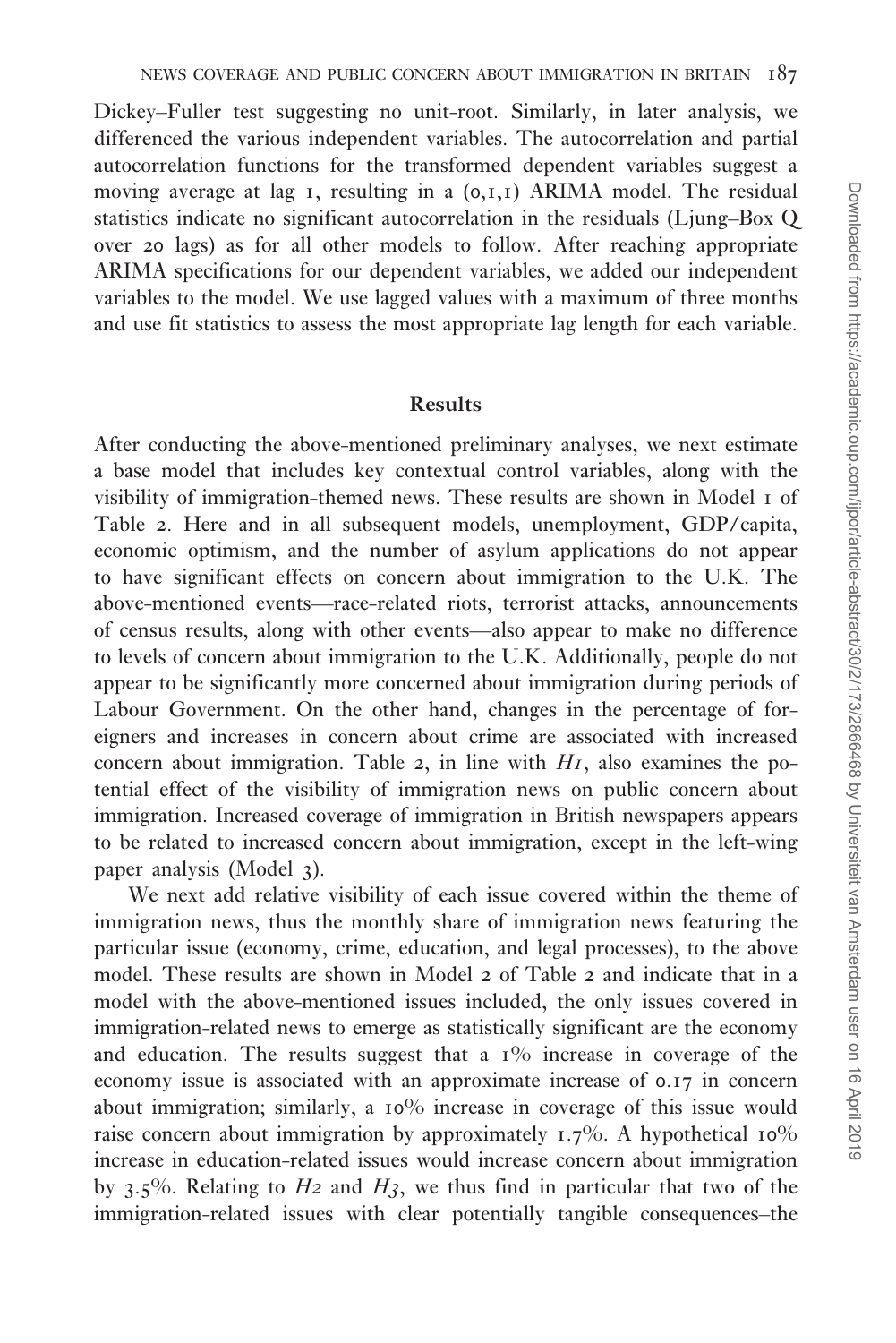economy and education—are significantly related to changing levels of concern about immigration, whereas the unobtrusive but abstract issue of legal processes surrounding immigration had no impact on concern about immigration. On the other hand, it was expected that coverage of the unobtrusive but potentially tangible issue of crime within the context of immigration would also produce heightened concern about immigration, but this component of H2 was not supported.

 $H_4$  stipulated that different types of newspapers are expected to have differential effects on public concern about immigration. The final two columns of [Table](#page-14-0) 2 summarize the results for left-leaning papers versus rightleaning papers. The results confirm our expectation formulated in  $H_4$ —it appears to be the right-wing papers' coverage of economic issues and coverage of the impact of immigration on education that is increasing concern about immigration. Moreover—consistent with the four-paper analysis—though it is the least visible of our issues, an emphasis on education-related issues in the context of immigration particularly by right-wing newspapers may have a fairly powerful effect on concern about immigration. Crime and securityrelated issues do not appear to increase levels of concern about immigration even when presented in right-wing papers, though these issues are at times fairly visible. In terms of model fit, we see the best-performing model to be the one only including right-leaning newspapers (Model 4), but this is only marginally better than Model 2 including all papers. We turn to the conclusion to discuss the implications of our findings.

### Conclusion

The media are often blamed for creating hysteria around particularly controversial topics like immigration. We argue that in certain areas of public discourse, the media are likely to have considerable agenda-setting power; this is particularly the case for issues with which individuals may have no personal experience but worry about the impact on themselves and/or fellow countrymen and –women. Our results indicate that for issues that appear to fit this category—the effect of immigration on the economy and on the education system—when the media emphasize these issues at increasing levels, it prompts a rise in public concern about immigration. On the other hand, coverage of the governmental and legal processes surrounding immigration appears to have no bearing on public concern about immigration. Somewhat surprisingly, emphasis on the potentially tangible but unobtrusive issue of immigration and crime appears to have little effect on levels of concern about immigration. Thus, it is possible that crime may be less tangible than education and economic-related issues, in that most individuals have children and worry about their education and most people have jobs that they also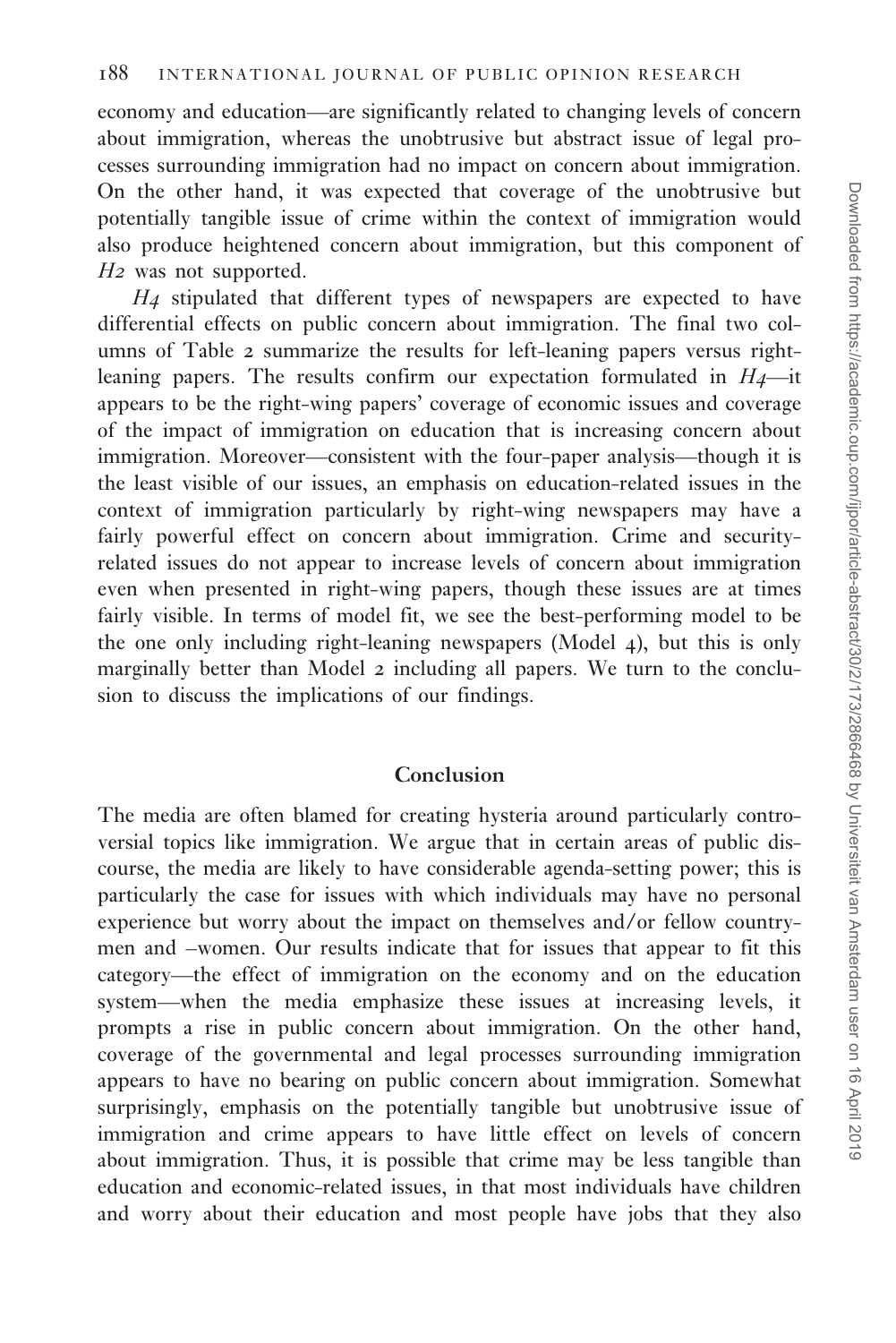worry about; however, most people will not have experienced crime (inflicted by immigrant-origin individuals or otherwise), and so, this issue is perhaps less tangible than that of education and the economy. It may also be the case that crime is covered so extensively in the right-wing press that the readers have become numb to the topic. Education, on the other hand, is mentioned more rarely and this, combined with its potential level of (un-)obtrusiveness, may explain its relatively powerful effects.

Our findings are consistent with a growing body of cross-time research in Europe and the United States that indicates that media coverage of immigration is important in explaining why some individuals appear to be more hostile to immigration than others ([Boomgaarden & Vliegenthart,](#page-18-0) 2009; [Schlueter &](#page-20-0) [Davidov,](#page-20-0) 2013) and the growing body of experimental studies that show that the content of that coverage may be crucial to understand what moves public opinion on this issue ([Igartua & Cheng,](#page-19-0) 2009; [Valentino et al.,](#page-20-0) 2013). Our study is the first to combine these two approaches to provide some indication of the impact of actual news content on representative samples of a wider population. More generally, our findings speak to the body of media agendasetting research that contends that it is not only sheer visibility of a topic (or object) that matters for shifts in public attitudes toward that topic. Instead, it is compelling arguments or issue attributes that are key to understanding how an issue comes to the public's attention [\(McCombs,](#page-20-0) 2014).

Our results also highlight the potential importance of differentiating between news sources. In the case of the U.K., right-leaning papers appear to have considerable influence, both in terms of the amount of immigration coverage but also in terms of which attributes they emphasize. This implies that framing analyses that pool news sources may miss, or at least fail to fully grasp, the nature of important media effects.

Moreover, our findings imply that the public may be more concerned about some aspects of immigration than others, and yet most measures of attitudes to immigration do not take these different types of concerns into account. We therefore may not be accurately explaining the source of concern; this, in turn, has implications for policymakers who may be trying to tackle the inter-group tension that has arisen from mass migration to European countries like the U.K.

Our findings also imply that research that claims that immigration has been securitized in Europe ([Huysmans,](#page-19-0) 1995) may be overstated. An important aspect of securitization is the impact of securitizing language on public opinion. Our results show that the most direct security-related issue found in press coverage of immigration—crime—has no influence on public attitudes to immigration to the U.K., despite receiving relatively extensive coverage at times, though it must also be acknowledged that the concept of securitization is expansive and could include, for instance, economic aspects as well.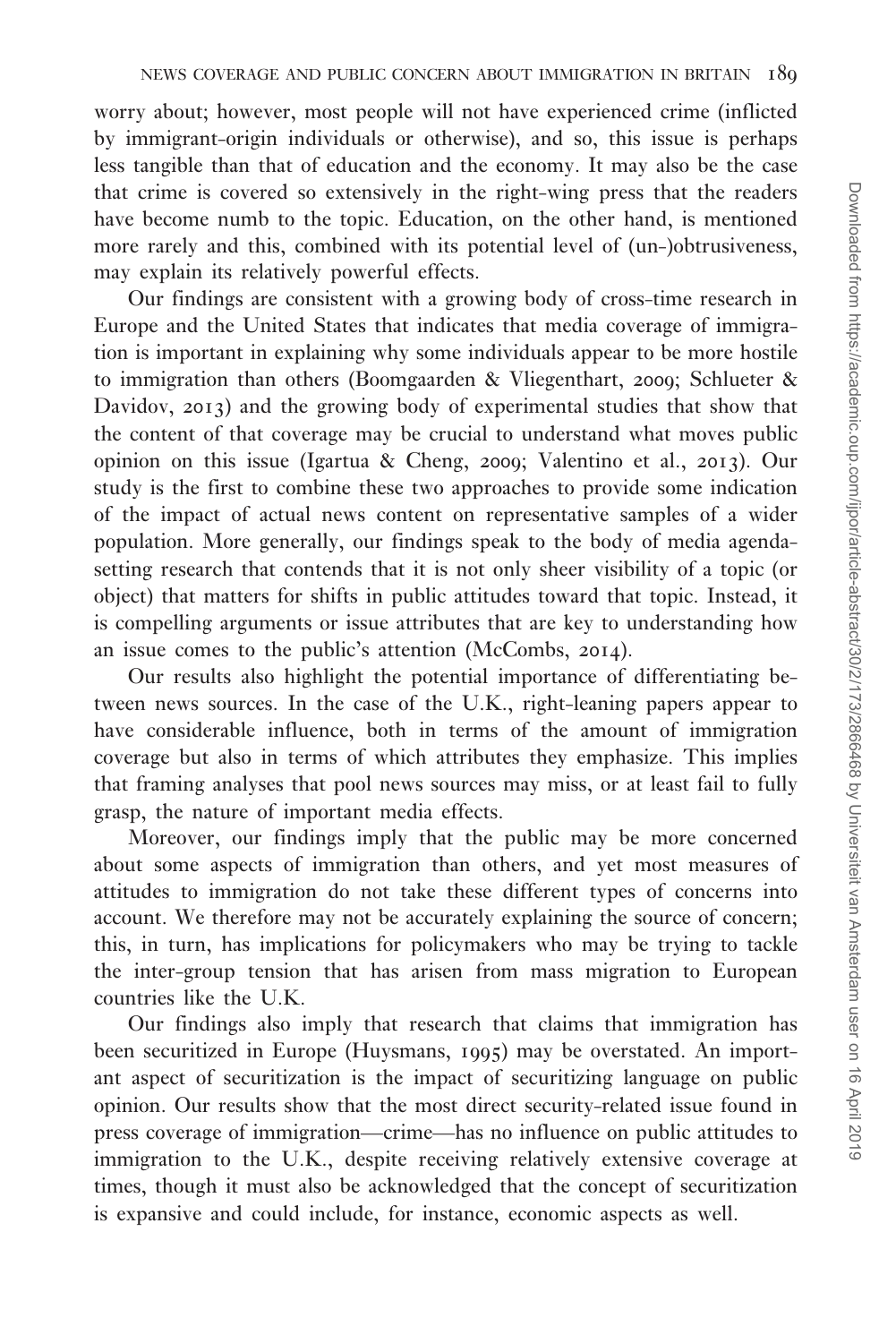<span id="page-18-0"></span>There are several avenues for further research on this topic. First, our results for the various issue attributes within press coverage of immigration are likely to pertain primarily to issue attributes that receive sporadic coverage in the media. As noted by Boswell (2012), variability in what is covered in the media depends on information availability in differing issue areas. Future research could go further toward investigating the differential availability of information on media attention to sub-issues within immigration and, in turn, how this differential attention by the media affects public attention to and concern about the issue.

In addition, there is considerable scope for drilling down further into subissues (and attributes) contained within even the broad sub-issues we identified within media discourse on immigration. Research could, for instance, focus more specifically on asylum and/or refugees to understand in greater detail how this topic is framed and the impact of this on public attitudes to asylum-seekers and refugees. Similarly, as the strongest predictor of anti-immigration sentiment in survey research often appears to be cultural concerns, it would be instructive to understand how the media frame issues related to immigrant cultural integration and the impact of this on public concern about immigration. Overall, however, our analysis makes a significant contribution to understanding how issue attributes are likely to be affecting public concern about this controversial and divisive topic.

#### References

- Balch, A., & Balabanova, E. (2011). A system in chaos? Knowledge and sense-making on immigration policy in public debates. Media, Culture and Society, 33, 885-904. DOI: 10.1177/0163443711411007
- Boomgaarden, H. G., & Vliegenthart, R. (2009). How news content influences antiimmigration attitudes: Germany, 1993–2005. European Journal of Political Research, 48, 516–542. DOI: 10.1111/j.1475-6765.2009.01831.x
- Boswell, C. (2012). How information scarcity influences the policy agenda: Evidence from U.K. immigration policy. Governance, 5, 367–389. DOI: 10.1111/j.1468- 0491.2012.01570.x
- Caviedes, A. (2015). An emerging 'European' news portrayal of immigration? Journal of Ethnic and Migration Studies, 41, 897–917
- Clarke, H. D., Mishler, W., & Whiteley, P. (1990). Recapturing the Falklands: Models of conservative popularity, 1979–83. British Journal of Political Science, 20, 63–81. DOI: [http://dx.doi.org/](http://dx.doi.org/10.1017/S0007123400005706)10.1017/S0007123400005706
- Cohen, B. C. 1963. The press and foreign policy. Princeton, NJ: Princeton University Press.
- Coenders, M., Lubbers, M., Scheepers, P., & Verkuyten, M. (2008). More than two decades of changing ethnic attitudes in the Netherlands. *Journal of Social Issues*, 64, 269–285. DOI: 10.1111/j.1540-4560.2008.00561.x
- Coenders, M., & Scheepers, P. (1998). Support for ethnic discrimination in the Netherlands 1979–1993: Effects of period, cohort, and individual characteristics. European Sociological Review, 14, 405–422.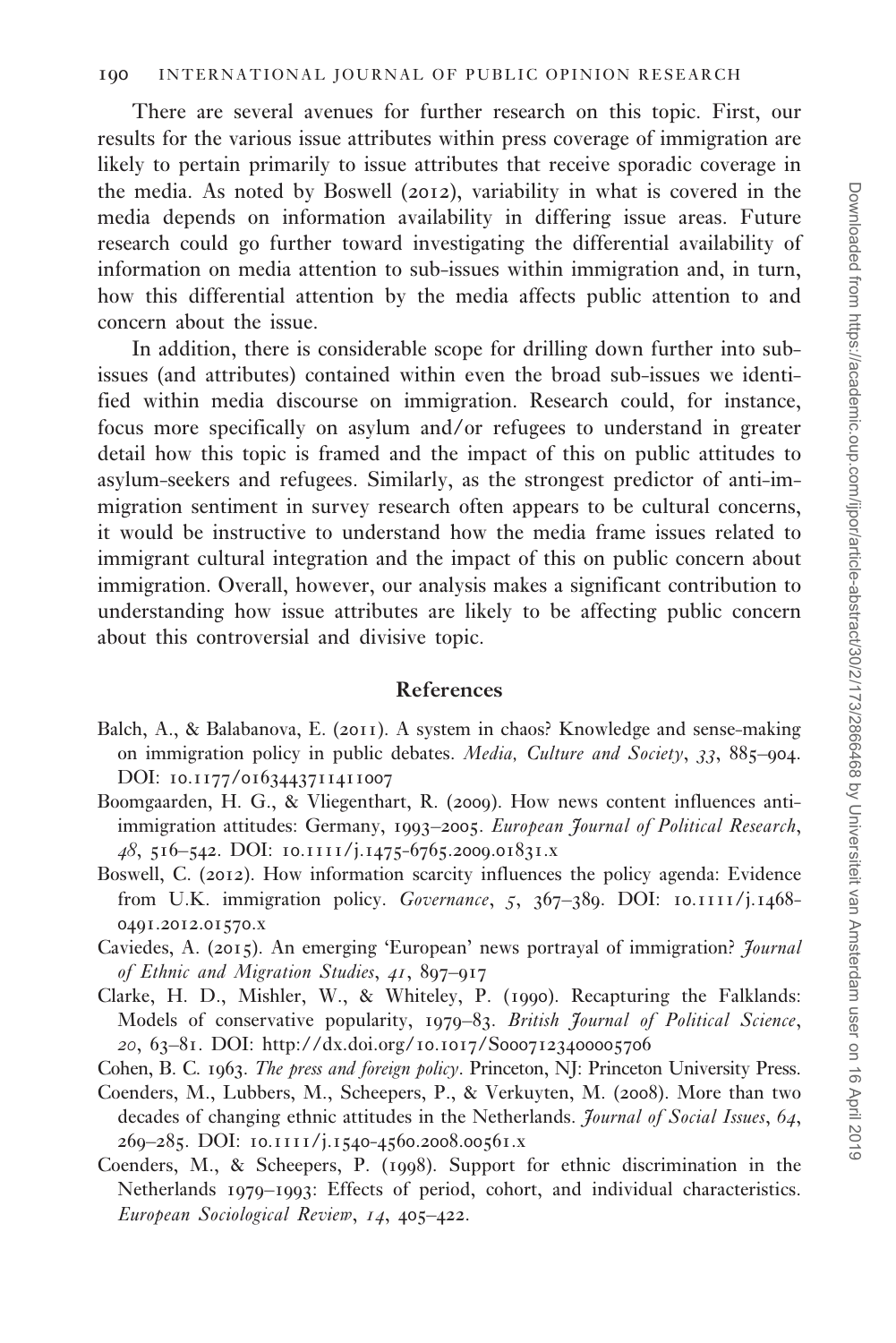- <span id="page-19-0"></span>De Vreese, C. H., Boomgaarden, H. G., & Semetko, H. A. (2011). (In)direct framing effects: The effects of news media framing on public support for Turkish membership in the European Union. Communication Research, 38, 179-205. DOI: 10.1177/0093650210384934
- Domke, D., McCoy, K., & Torres, M. (1999). News media, racial perceptions, and political cognition. Communication Research, 26, 570–607. DOI: 10.1177/ 009365099026005003
- Dunaway, J., Goidel, R. K., Kirzinger, A., & Wilkinson, B. C. (2011). Rebuilding or intruding? Media coverage and public opinion on Latino Immigration in Post-Katrina Louisiana. Social Science Quarterly, 92, 917-937. DOI: 10.1111/j.1540-6237.2011.00797.x
- Enders, W. (2002). Applied econometric time-series (2nd ed.). New York, NY: Wiley.
- Entman, R. M. (1992). Blacks in the news: Television, modern racism and cultural change. Journalism and Mass Communication Quarterly, 69, 341–361. DOI: 10.1177/ 107769909206900209
- Entman, R. M. (1994). Representation and reality in the portrayal of blacks on network television news. *Journalism and Mass Communication Quarterly*, 71, 509–520. DOI: 10.1177/107769909407100303
- Fryberg, S. A., Stephens, N. M., Covarrubias, R., Markus, H. R., Carter, E. D., Laiduc, G. A.  $\&$ ,  $\&$  Salido, A. J. (2012). How the media frames the immigration debate: The critical role of location and politics. Analyses of Social Issues and Public Policy, 12, 96–112. DOI: 10.1111/j.1530-2415.2011.01259.x
- Funkhouser, G. R. (1973). The issues of the sixties: An exploratory study in the dynamics of public opinion. Public Opinion Quarterly, 37, 62–75. DOI: 10.1086/ 268060
- Hellsten, I., Dawson, J., & Leydesdorff, L. (2010). Implicit media frames: Automated analysis of public debate on artificial sweeteners. Public Understanding of Science, 19, 590–608. DOI: 10.1177/0963662509343136
- Huysmans, J. (1995). Migrants as a security problem: Dangers of "securitizing" societal issues. In R. Miles & D. Thranhardt (Eds.), Migration and European integration: The dynamics of inclusion and exclusion. London: Pinter Publishers Ltd.
- Igartua, J-J., & Cheng, L. (2009). Moderating effect of group cue while processing news on immigration: Is the framing effect a heuristic process? *Journal of* Communication, 59, 726–749
- Jennings, W. (2009). The public thermostat, political responsiveness and error-correction: Border control and asylum in Britain, 1994–2007. British Journal of Political Science, 39, 847-870. DOI: [http://dx.doi.org/](http://dx.doi.org/10.1017/S000712340900074X)10.1017/S000712340900074X
- Kaye, Ronald (2001). Blaming the victim: An analysis of press representation of refugees and asylum-seekers in the United Kingdom in the 1990s. In R. King & N. Wood (Eds.), Media and migration: Constructions of mobility and difference (pp. 53–70). London: Routledge.
- Matthews, J., & Brown, A. R. (2012). Negatively shaping the asylum agenda? The representational strategy and impact of a tabloid news campaign. *Journalism*, 13, 802–817. DOI: 10.1177/1464884911431386
- McCleary, R., & Hay, R. A. (1980). Applied time series analysis for the social sciences. Beverly Hills, CA: Sage.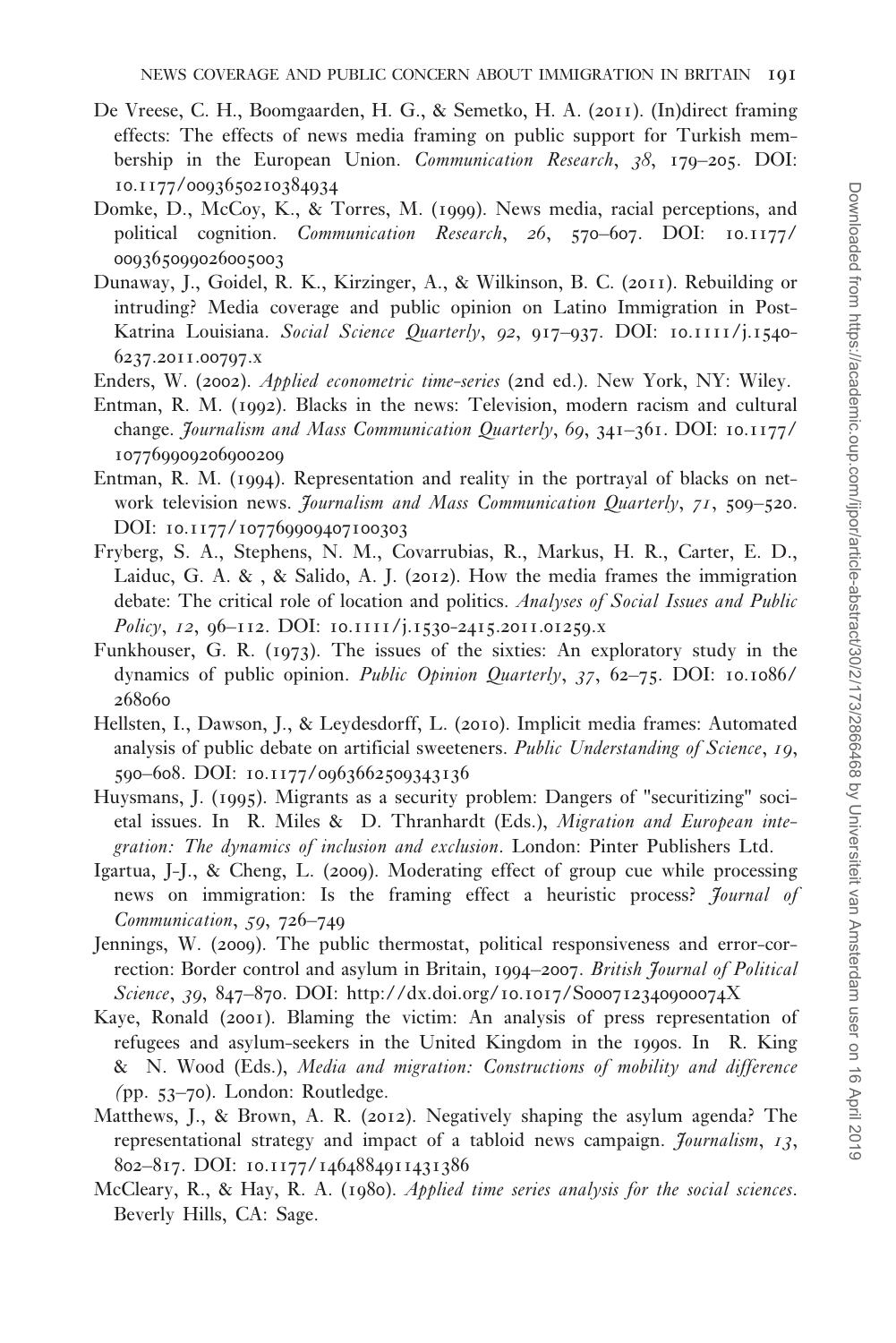- <span id="page-20-0"></span>McCombs, M. (2014). Setting the agenda: The mass media and public opinion, (2nd ed.) Cambridge, England: Polity Press.
- McCombs, M. E., & Shaw, D. L. (1972). The agenda-setting function of mass media. Public Opinion Quarterly, 36, 176-187. DOI: 10.1086/267990
- McLaren, L. (2015). Immigration and perceptions of national political systems in Europe. Oxford, UK: Oxford University Press.
- Meuleman, B., Davidov, E., & Billiet, J. (2009). Changing attitudes toward immigration in Europe, 2002–2007: A dynamic group conflict theory approach. Social Science Research, 38, 352–365. DOI:10.1016/j.ssresearch.2008.09.006
- Poole, E. (2006). The effects of September 11 and the war in Iraq on British newspaper coverage. In E. Poolend J. E. Richardson (Eds.), *Muslims and the news media* (pp. 89–102), London: I. B. Tauris
- Powell, K. A. (2011). Framing Islam: An analysis of US media coverage of terrorism since 9/11. *Communication Studies*, 62, 90–112. DOI:10.1080/10510974.2011.533599
- Quinsaat, S. (2014). Competing news frames and hegemonic discourses in the construction of contemporary immigration and immigrants in the United States. Mass Communication and Society, 17, 573–596. DOI: 10.1080/15205436.2013.816742
- Romer, D., Jamieson, K. H., & De Coteau, N. J. (1998). The treatment of persons of color in local television news ethnic blame discourse or realistic group conflict? Communication Research, 25, 286–305 DOI: 10.1177/009365098025003002
- Schemer, C. (2014). Media effects on racial attitudes: Evidence from a three-wave panel survey in a political campaign. International Journal of Public Opinion *Research*, 26, 531–542. DOI: 10.1093/ijpor/edt041
- Schlueter, E., & Davidov, E. (2013). Contextual sources of perceived group threat: Negative immigration-related news reports, immigrant group size and their interaction, Spain 1996-2007, European Sociological Review, 29:179–191. DOI: 10.1093/esr/jcr054.
- Sides, J., & Citrin, J. (2007). European opinion about immigration: The role of identities, interests and information. British Journal of Political Science, 37, 477–504. DOI: [http://dx.doi.org/](http://dx.doi.org/10.1017/S0007123407000257)10.1017/S0007123407000257
- Sniderman, P. M., Hagendoorn, L., & Prior, M. (2004). Predisposing factors and situational triggers: Exclusionary reactions to immigrant minorities. American Political Science Review, 98, 35-49. DOI: [http://dx.doi.org/](http://dx.doi.org/10.1017/S000305540400098X)10.1017/ S[000305540400098](http://dx.doi.org/10.1017/S000305540400098X)X
- Soroka, S. N. (2002a). Issue attributes and agenda-setting by media, the public, and policymakers in Canada. International Journal of Public Opinion Research, 14, 264–285. DOI: 10.1093/ijpor/14.3.264
- Soroka, S. N. (2002b). Agenda-setting dynamics in Canada. Vancouver, B.C.Canada: UBC Press.
- Soroka, S. N. (2006). Good news and bad news: Asymmetric responses to economic information. Journal of Politics, 68, 372–385. DOI: 10.1111/j.1468-2508.2006.00413.x
- Valentino, N. A, Brader, T., & Jardina, A. E. (2013). Immigration opposition among US whites: General Ethnocentrism or media priming of attitudes about Latinos? Political Psychology, 34, 149–166
- Vliegenthart, R., & Walgrave, S. (2008). The contingency of intermedia agenda setting: A longitudinal study in Belgium. Journalism and Mass Communication  $Quarterly, 85, 860-877. DOI: 10.1177/107769900808500409$